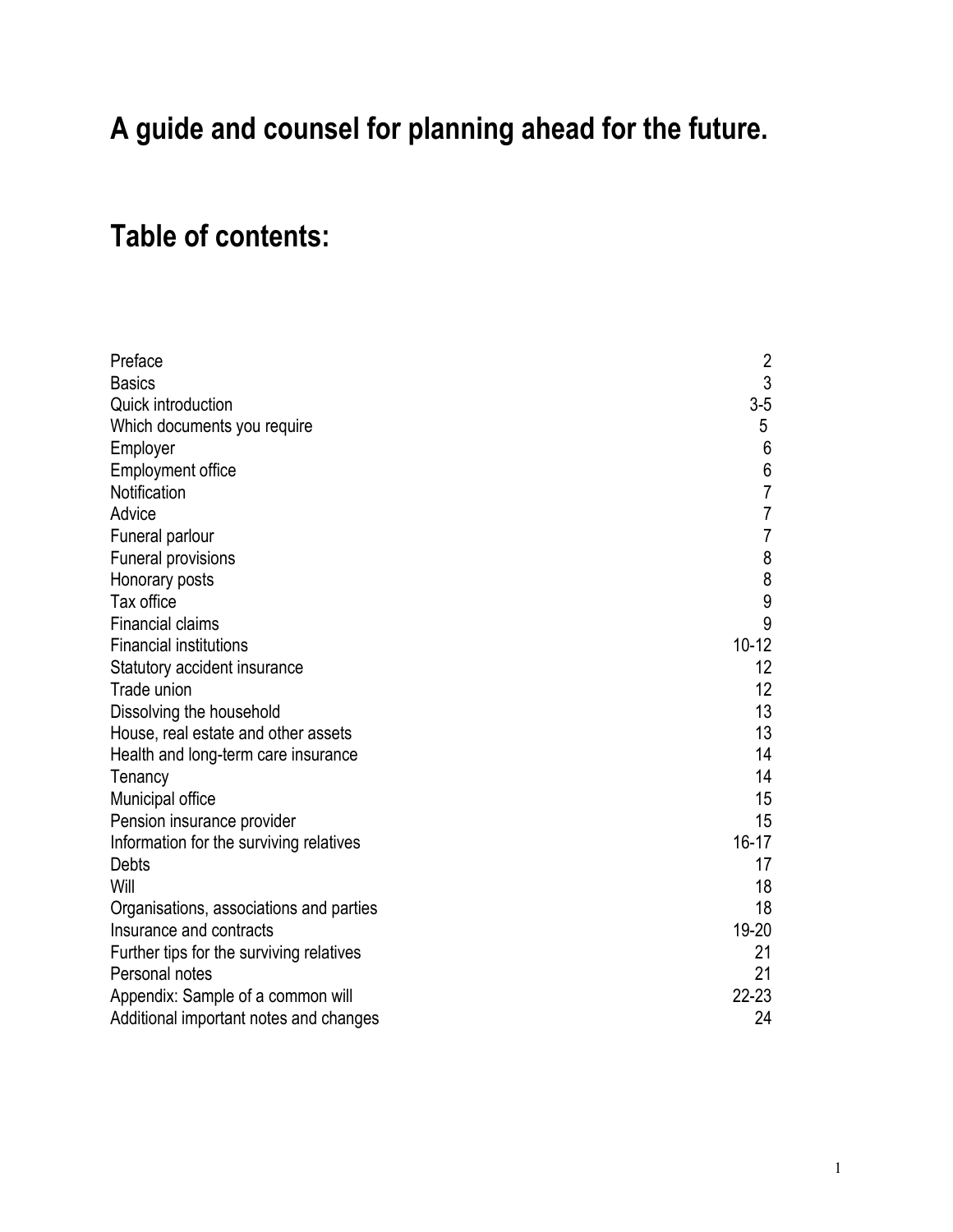#### **Preface**

The name **"reverti"** - latin for returning or coming back - is synonymous with the natural, positive attitude of the Johannische religious doctrine regarding passing away**.** reverti has included this clear commitment to the survival of the spirit after death in its motto "*parting is a new beginning*".

The employees of **"reverti"** look after all the important aspects in connection with a burial, including of course all provisions and insurance. They respect Individual wishes and requests of the deceased and their family, regardless of their religion.

This brochure should be stored after **inspection and completion** together with the family register and other important documents **in a special file**.

Take your time completing the following pages!

Should the blank spaces not be sufficient for your entries, please insert an extra sheet.

It is useful to check this brochure from time to time in order to keep it up to date. Details that might change should therefore be written using a pencil.

#### Personal data:

| Surname:        | Christian name:     |
|-----------------|---------------------|
| Maiden name:    | Date of birth:      |
| Place of birth: | Place of residence: |
| Street:         | Telephone:          |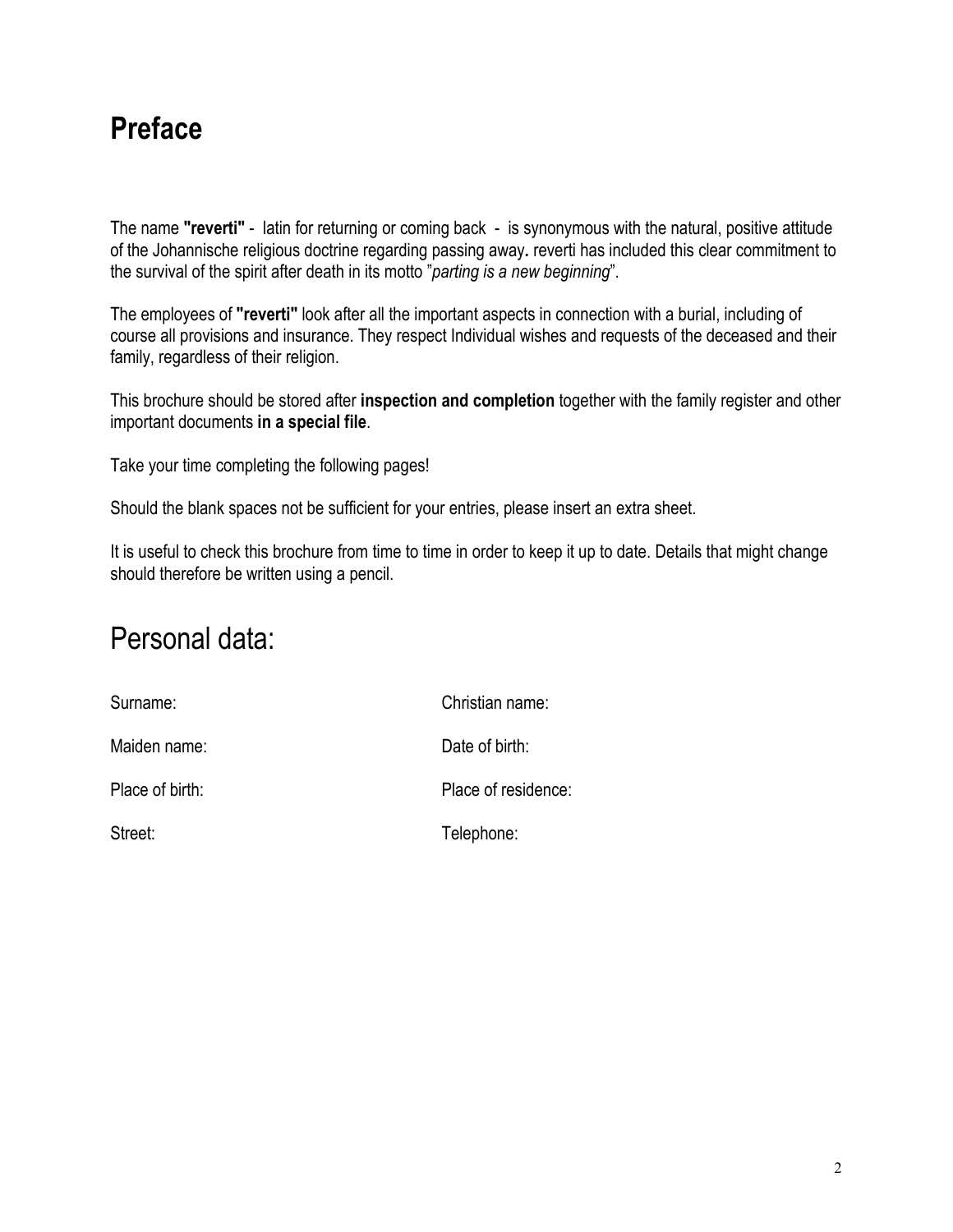## **Basics**

As a rule, the jurisdiction of administrative authorities depends on the place of residence of the deceased.

Once the surviving relatives or heirs have been in touch, these authorities will explain by letter what formalities have to be dealt with and which documents including reference number, insurance and contract numbers, etc. have to be submitted.

Due to possible time restrictions, it is strongly advised that all necessary authorities are advised of the death as soon as possible.

#### **What specifically must be taken into account and arranged?**

(**Please note:** Where the options are marked with a "\*", please delete that which is not appropriate).

# **Quick introduction**

## 1. Notification of the doctor

If the death doesn't occur in a hospital or in a home for the aged, or should the death be the result of an accident, a doctor (preferably the current doctor or the family doctor) should be called **immediately.**

| Nan<br>ldress:<br>- -<br>200 IO I<br><b>21110</b> | <br>טו |
|---------------------------------------------------|--------|
|                                                   |        |

The doctor confirms the cause of death and draws up the **death certificate** which has to be presented to the registry office for the preparation of the **death certificate.**

## 2. Notification of the next-of-kin

In the event of unexpected death, the following people - parents, brothers and sisters, or other persons must be informed immediately by telephone:

Name and address: Telephone: Telephone: Telephone: Telephone: Telephone: Telephone: Telephone: Telephone: Telephone: Telephone: Telephone: Telephone: Telephone: Telephone: Telephone: Telephone: Telephone: Telephone: Teleph

## 3. Representative of the funeral parlour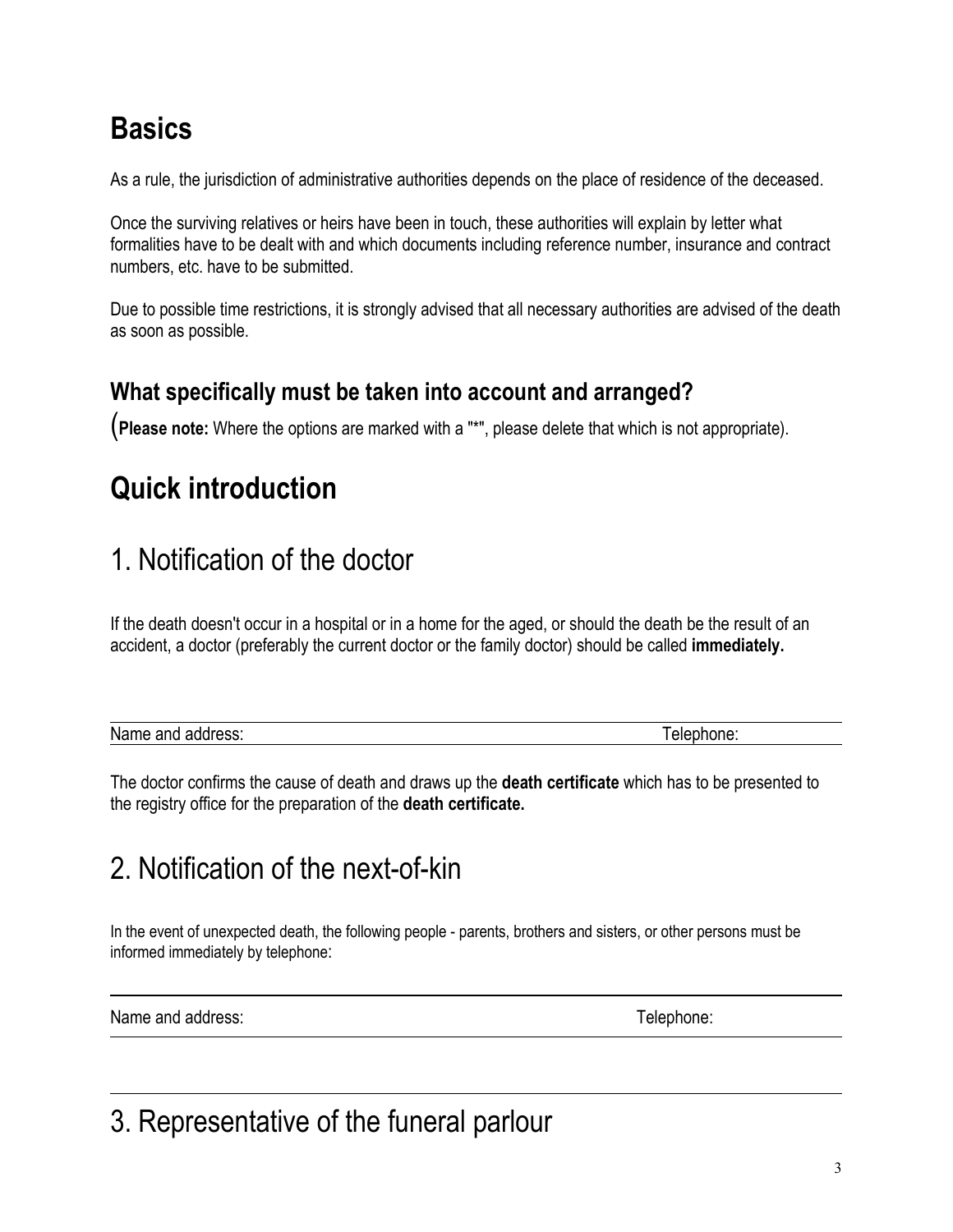The following funeral parlour:

**rreverti GmbH\_Blankenseer Chaussee 23, 14959 Trebbin/Friedensstadt ( Telephone: 033731/12881) is to be instructed to arrange the burial.**

#### 4. Notification of the church in order to fix the date of the burial

 $\mathcal{L}_\text{max}$  , and the contract of the contract of the contract of the contract of the contract of the contract of the contract of the contract of the contract of the contract of the contract of the contract of the contr

\_\_\_\_\_\_\_\_\_\_\_\_\_\_\_\_\_\_\_\_\_\_\_\_\_\_\_\_\_\_\_\_\_\_\_\_\_\_\_\_\_\_\_\_\_\_\_\_\_\_\_\_\_\_\_\_\_\_\_\_\_\_\_\_\_\_\_\_\_\_\_\_\_\_\_\_\_\_\_\_\_

(Name of the church, address and telephone)

#### 5. Employer

The employer of the deceased

(Name, address and telephone)

has to be informed immediately of the death, giving **details of time and place of burial.** After the burial, the formalities listed under the heading "employer" on page 7 must be settled.

#### 6. Health insurance company

The following health insurance company must be informed of the death

(Name, address and telephone number of the health insurance company)

## 7. Financial institution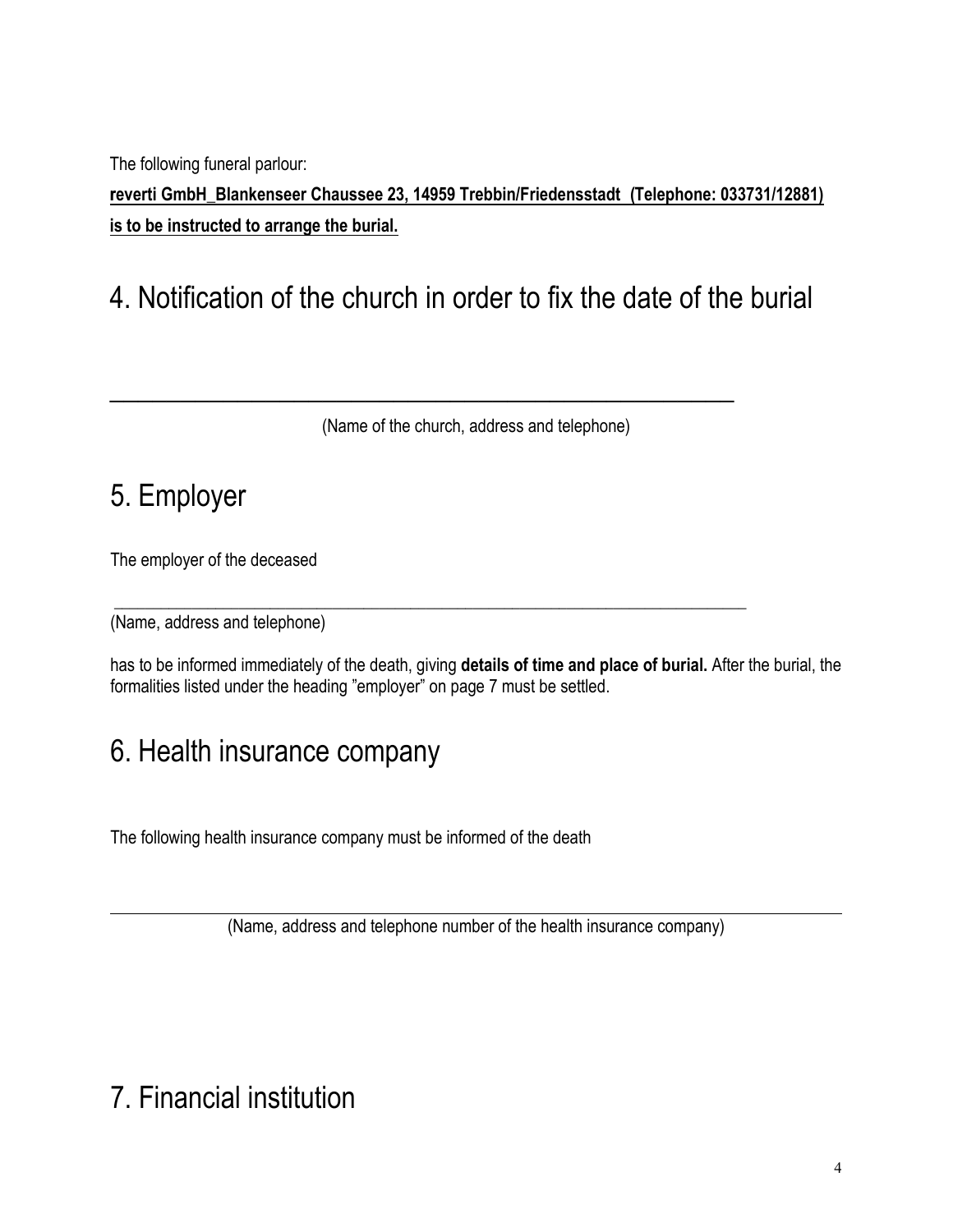The financial institution of the deceased must be informed by telephone immediately of the death in order to undertake payments only to authorised persons. Should the bereaved have authority of disposition, he or she has immediate control of the bank account(s) after the death. Should such an authorisation not exist, the bank must be presented with a certificate of inheritance which must be applied for as soon as possible at the appropriate district court. Further information can be found under the heading "financial institutions" on pages 10 to 12.

## 8. Documents

Important personal papers (family documents, insurance policies, contracts etc.) can be found as listed here:

 $\_$  ,  $\_$  ,  $\_$  ,  $\_$  ,  $\_$  ,  $\_$  ,  $\_$  ,  $\_$  ,  $\_$  ,  $\_$  ,  $\_$  ,  $\_$  ,  $\_$  ,  $\_$  ,  $\_$  ,  $\_$  ,  $\_$  ,  $\_$  ,  $\_$  ,  $\_$  ,  $\_$  ,  $\_$  ,  $\_$  ,  $\_$  ,  $\_$  ,  $\_$  ,  $\_$  ,  $\_$  ,  $\_$  ,  $\_$  ,  $\_$  ,  $\_$  ,  $\_$  ,  $\_$  ,  $\_$  ,  $\_$  ,  $\_$  ,

 $\_$  ,  $\_$  ,  $\_$  ,  $\_$  ,  $\_$  ,  $\_$  ,  $\_$  ,  $\_$  ,  $\_$  ,  $\_$  ,  $\_$  ,  $\_$  ,  $\_$  ,  $\_$  ,  $\_$  ,  $\_$  ,  $\_$  ,  $\_$  ,  $\_$  ,  $\_$  ,  $\_$  ,  $\_$  ,  $\_$  ,  $\_$  ,  $\_$  ,  $\_$  ,  $\_$  ,  $\_$  ,  $\_$  ,  $\_$  ,  $\_$  ,  $\_$  ,  $\_$  ,  $\_$  ,  $\_$  ,  $\_$  ,  $\_$  ,

 $\_$  ,  $\_$  ,  $\_$  ,  $\_$  ,  $\_$  ,  $\_$  ,  $\_$  ,  $\_$  ,  $\_$  ,  $\_$  ,  $\_$  ,  $\_$  ,  $\_$  ,  $\_$  ,  $\_$  ,  $\_$  ,  $\_$  ,  $\_$  ,  $\_$  ,  $\_$  ,  $\_$  ,  $\_$  ,  $\_$  ,  $\_$  ,  $\_$  ,  $\_$  ,  $\_$  ,  $\_$  ,  $\_$  ,  $\_$  ,  $\_$  ,  $\_$  ,  $\_$  ,  $\_$  ,  $\_$  ,  $\_$  ,  $\_$  ,

#### The following documents are required:

- the deceased's identity card
- the death certificate
- the birth certificate
	- if the deceased was **married**, also the marriage certificate or the family register including the marriage entry
	- if the deceased was **divorced**, the legally binding decree of divorce and the marriage certificate or the family register including the divorce entry are also required.
	- If the deceased was **widowed**, the family register including the entry of the death of the spouse or the marriage and death certificate of the spouse are required.
- **•** If necessary, notification of index-linked adjustment of pensions
- If necessary, verification of the grave site
- If necessary, preliminary burial contract (please speak to an employee of **reverti**)
- If necessary, insurance documents

Once the **funeral parlour has been informed,** they usually deal with some of the necessary management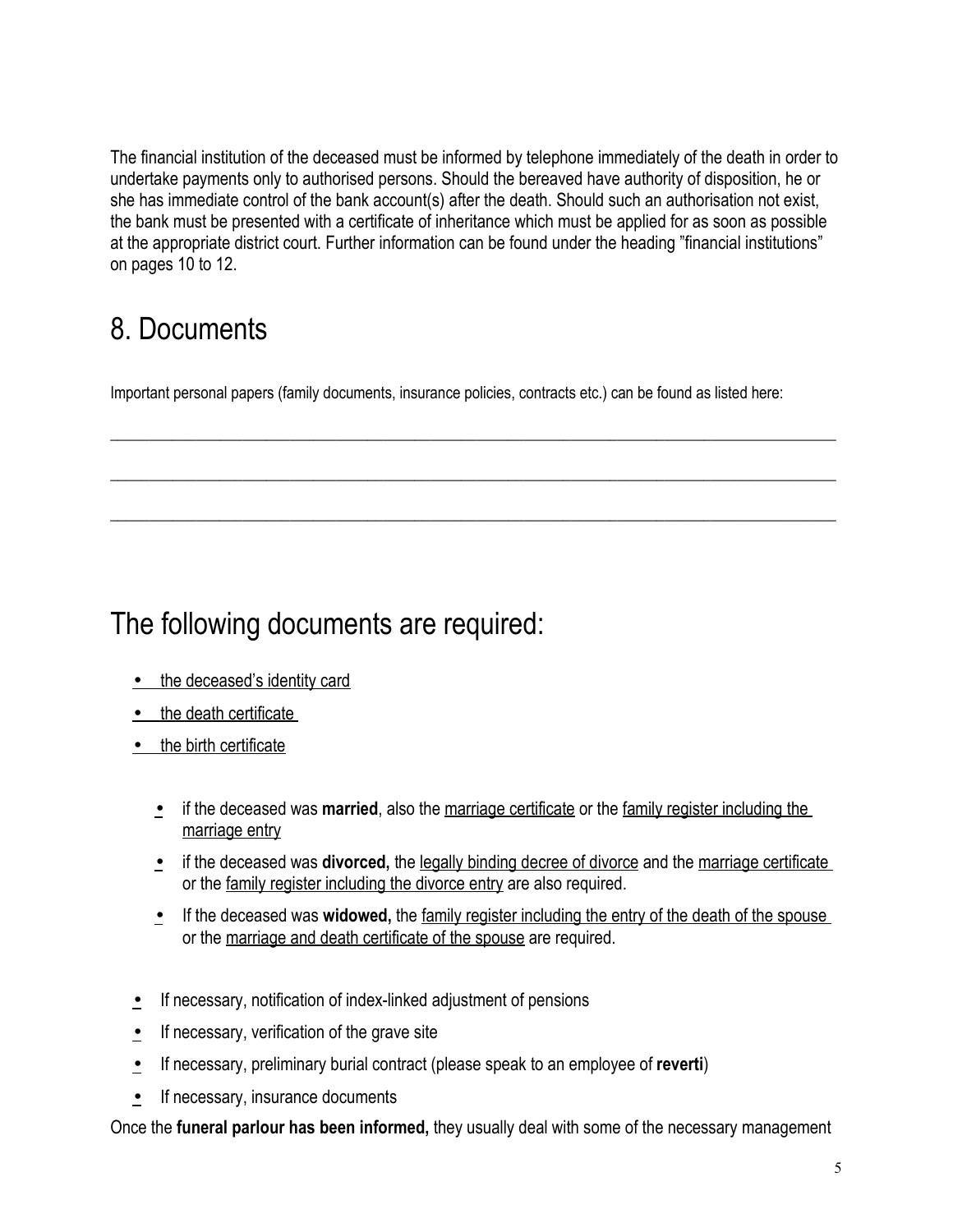and formalities, for example:

Notification of the death at the registry office, procurement of the grave - if not already available – and the burial authorisation.

The printing of obituary notice and cards, the placing of an obituary notice in the daily newspaper, **organisation** of the funeral service, application for life insurance benefits from existing insurance policies (for this, one requires the insurance certificate and proof of the last subscription payment), and other types of service (e.g. transportation of the deceased, should he be abroad, procurement of speakers for the funeral service).

Everyone – especially single people – can arrange their funeral in advance using the appropriate provision arrangement (burial provision contract). This kind of arrangement makes sense because it specifies in advance all the details of the burial along with any special wishes; the quotation price is made at current rates and according to individual conceptions. For further information we refer you to the information on page 8.

#### **Information and advice from A to Z**

− Employer

I am/was employed by

(The income tax card and the last remuneration certificate for the pension scheme as well as personal work equipment and documents are to be requested. The validity of claims for death benefits, company or private insurance claims must be investigated).

 $\overline{a_1}$  ,  $\overline{a_2}$  ,  $\overline{a_3}$  ,  $\overline{a_4}$  ,  $\overline{a_5}$  ,  $\overline{a_6}$  ,  $\overline{a_7}$  ,  $\overline{a_8}$  ,  $\overline{a_9}$  ,  $\overline{a_9}$  ,  $\overline{a_9}$  ,  $\overline{a_9}$  ,  $\overline{a_9}$  ,  $\overline{a_9}$  ,  $\overline{a_9}$  ,  $\overline{a_9}$  ,  $\overline{a_9}$  ,  $\overline{a_1}$  ,  $\overline{a_2}$  ,  $\overline{a_3}$  ,  $\overline{a_4}$  ,  $\overline{a_5}$  ,  $\overline{a_6}$  ,  $\overline{a_7}$  ,  $\overline{a_8}$  ,  $\overline{a_9}$  ,  $\overline{a_9}$  ,  $\overline{a_9}$  ,  $\overline{a_9}$  ,  $\overline{a_9}$  ,  $\overline{a_9}$  ,  $\overline{a_9}$  ,  $\overline{a_9}$  ,  $\overline{a_9}$  , \_\_\_\_\_\_\_\_\_\_\_\_\_\_\_\_\_\_\_\_\_\_\_\_\_\_\_\_\_\_\_\_\_\_\_\_\_\_\_\_\_\_\_\_\_\_\_\_\_\_\_\_\_\_\_\_\_\_\_\_\_\_\_\_  $\overline{a_1}$  ,  $\overline{a_2}$  ,  $\overline{a_3}$  ,  $\overline{a_4}$  ,  $\overline{a_5}$  ,  $\overline{a_6}$  ,  $\overline{a_7}$  ,  $\overline{a_8}$  ,  $\overline{a_9}$  ,  $\overline{a_9}$  ,  $\overline{a_9}$  ,  $\overline{a_9}$  ,  $\overline{a_9}$  ,  $\overline{a_9}$  ,  $\overline{a_9}$  ,  $\overline{a_9}$  ,  $\overline{a_9}$  ,

#### − Job centre

I receive contributions: Yes / No\*

Should the reply be "Yes", an informal application has to be made to discontinue these regular payments using as a reference the serial number expansion of the serial serial number and enclosing a photocopy of the death certificate; where necessary, notification must be given if the recipient of child allowance is to be changed.

\_\_\_\_\_\_\_\_\_\_\_\_\_\_\_\_\_\_\_\_\_\_\_\_\_\_\_\_\_\_\_\_\_\_\_\_\_\_\_\_\_\_\_\_\_\_\_\_\_\_\_\_\_\_\_\_\_\_\_\_\_\_\_\_\_\_\_\_\_\_\_\_\_\_\_

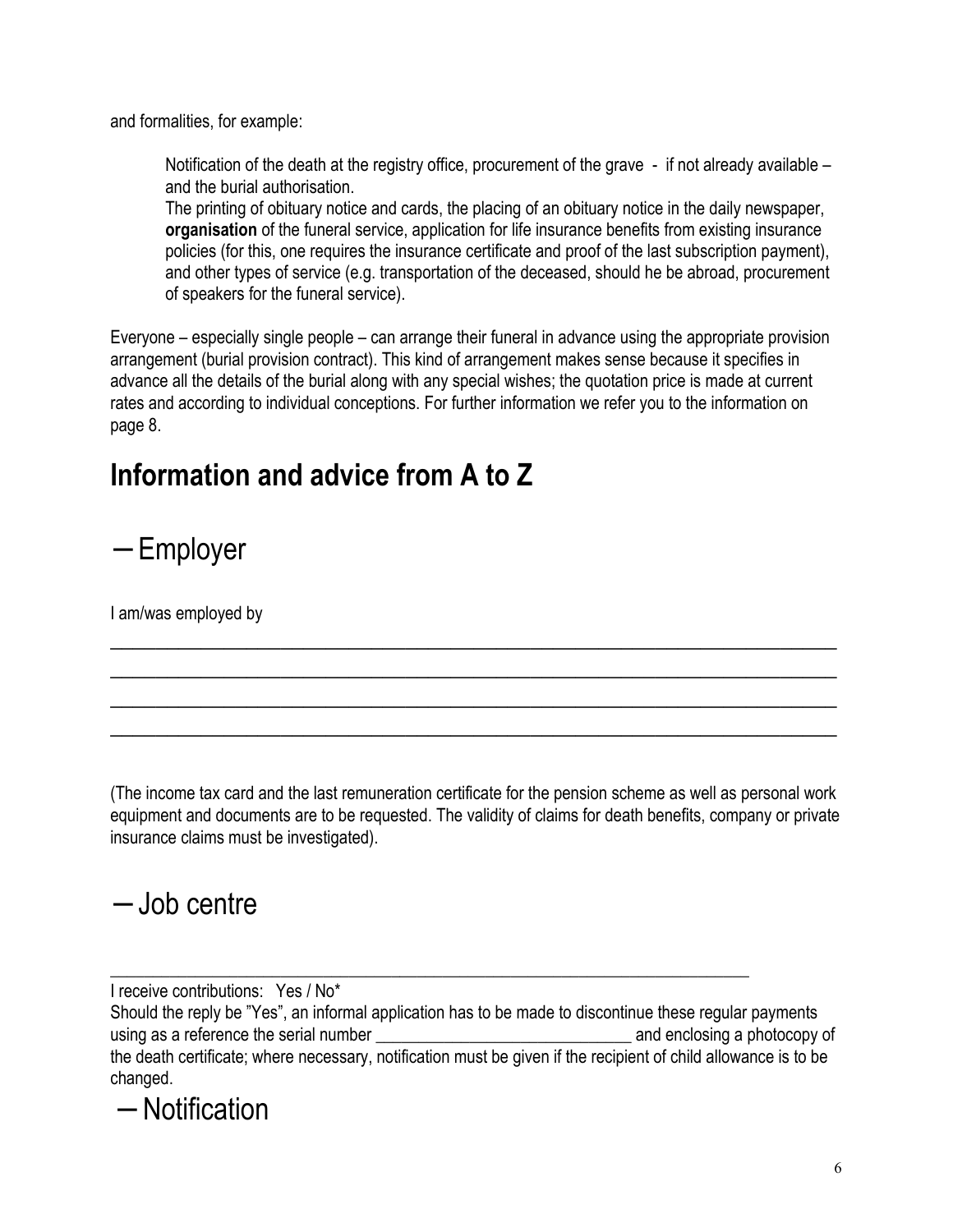It is recommended that for those persons who

- a) are to be informed immediately by telephone, or
- b) are to be informed by a letter of mourning, two corresponding lists are prepared and added to this brochure, the lists containing: surname and Christian name, address and telephone number.

 $\_$  , and the set of the set of the set of the set of the set of the set of the set of the set of the set of the set of the set of the set of the set of the set of the set of the set of the set of the set of the set of th

− Advice

With regard to official and financial matters I ask my relatives to confide their questions to: Mr. / Mrs.

#### − Funeral parlour

The burial shall be assigned to the funeral parlour reverti GmbH, Blankenseer Chaussee 23, 14959 Trebbin/Friedensstadt, Telephone: 033731 / 12881. My bereaved are to make immediate contact with them. I would, if possible, like to be buried in the cemetery at

A gravesite is/is not available. A description of the location of the gravesite:

The documents concerning this are to be found:

The form of burial (earth, fire or sea burial) can be decided before death by a testamentary statement (should there not be a provision for this in the final will and testament – see appendix). The following suggested text should be written personally by hand and signed in the following empty lines:

 $\overline{a_1}$  ,  $\overline{a_2}$  ,  $\overline{a_3}$  ,  $\overline{a_4}$  ,  $\overline{a_5}$  ,  $\overline{a_6}$  ,  $\overline{a_7}$  ,  $\overline{a_8}$  ,  $\overline{a_9}$  ,  $\overline{a_9}$  ,  $\overline{a_9}$  ,  $\overline{a_9}$  ,  $\overline{a_9}$  ,  $\overline{a_9}$  ,  $\overline{a_9}$  ,  $\overline{a_9}$  ,  $\overline{a_9}$  ,

"I hereby instruct that on my death my body receive an earth / fire / sea burial. My gravesite shall remain anonymous. / My urn is to be placed in a communal grave.

 $\_$  , and the set of the set of the set of the set of the set of the set of the set of the set of the set of the set of the set of the set of the set of the set of the set of the set of the set of the set of the set of th \_\_\_\_\_\_\_\_\_\_\_\_\_\_\_\_\_\_\_\_\_\_\_\_\_\_\_\_\_\_\_\_\_\_\_\_\_\_\_\_\_\_\_\_\_\_\_\_\_\_\_\_\_\_\_\_\_\_\_\_\_\_\_\_\_\_\_\_\_\_\_\_\_\_\_\_\_\_\_\_\_\_\_\_\_  $\_$  , and the set of the set of the set of the set of the set of the set of the set of the set of the set of the set of the set of the set of the set of the set of the set of the set of the set of the set of the set of th

(Place, date, signature – surname and Christian name)

The services of the funeral parlour include the transportation (inland and abroad), the settlement of all

\_\_\_\_\_\_\_\_\_\_\_\_\_\_\_\_\_\_\_\_\_\_\_\_\_\_\_\_\_\_\_\_\_\_\_\_\_\_\_\_\_\_\_\_\_\_\_\_\_\_\_\_\_\_\_\_\_\_\_\_\_\_\_\_\_\_\_\_\_\_\_\_\_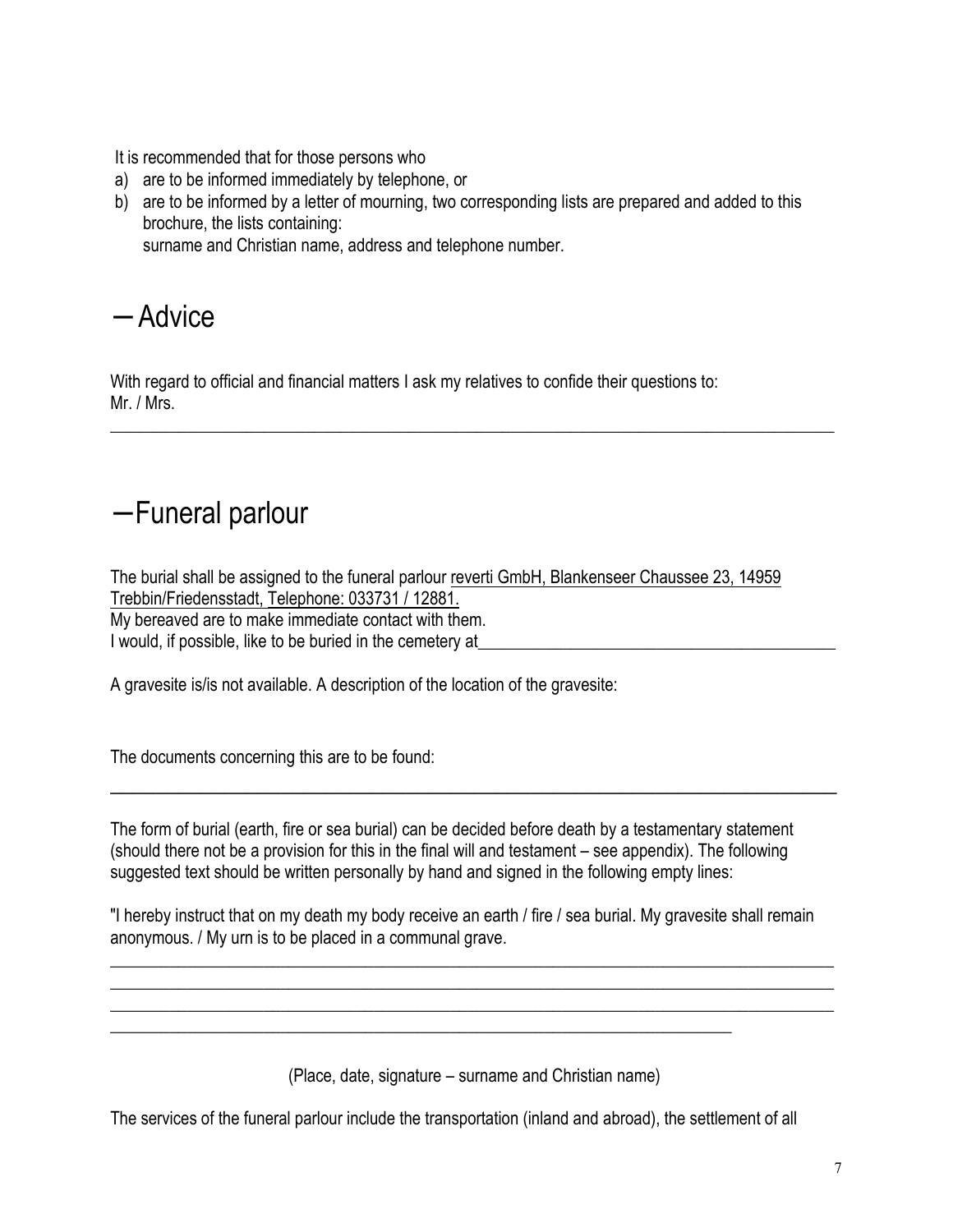formal notifications, the handling of all requirements (e.g. registry office, cemetery, obituary notices, letters informing of death etc.) as explained in detail in the **funeral parlour pamphlet.**

The family documents (marriage certificate and transcript of the family register) are to be found here:

 $\overline{a_1}$  , and the contribution of the contribution of the contribution of the contribution of the contribution of the contribution of the contribution of the contribution of the contribution of the contribution of the

#### **Advice:**

The death certificate should be obtained in a sufficient quantity for presentation to the authorities, insurance companies and other institutions. Preparation of potential surrender of claims on death benefit to be offset against the burial costs.

#### - funeral provisons contract

Contract concluded on \_\_\_\_\_\_\_\_\_\_\_\_\_ with the funeral parlour

reverti GmbH, Blankenseer Chaussee 23, 14959 Trebbin/Friedensstadt, telephone: (033731/12881)

Benefits of the provisions contract following advice from the mortician:

**In a provisions contract concluded during one's lifetime** all wishes with regard to the burial arrangements can be specified and set down. The mortician ensures the exact implementation. For the financial safeguard (in the past, for example, a savings account, or insurance) we recommend a special account. This will be opened by the mortician at a financial institution and on the death of the testator it will be settled up with the surviving dependants. Only the account holder during his lifetime or the mortician upon presentation of the death certificate after the death of the account holder has the escrow account at his disposal.

#### − Honorary offices

I attended to the following honorary activities:

(Type and institution) (The termination of these duties is to be notified and any potential expense claims are to be made by those entitled to inheritance).

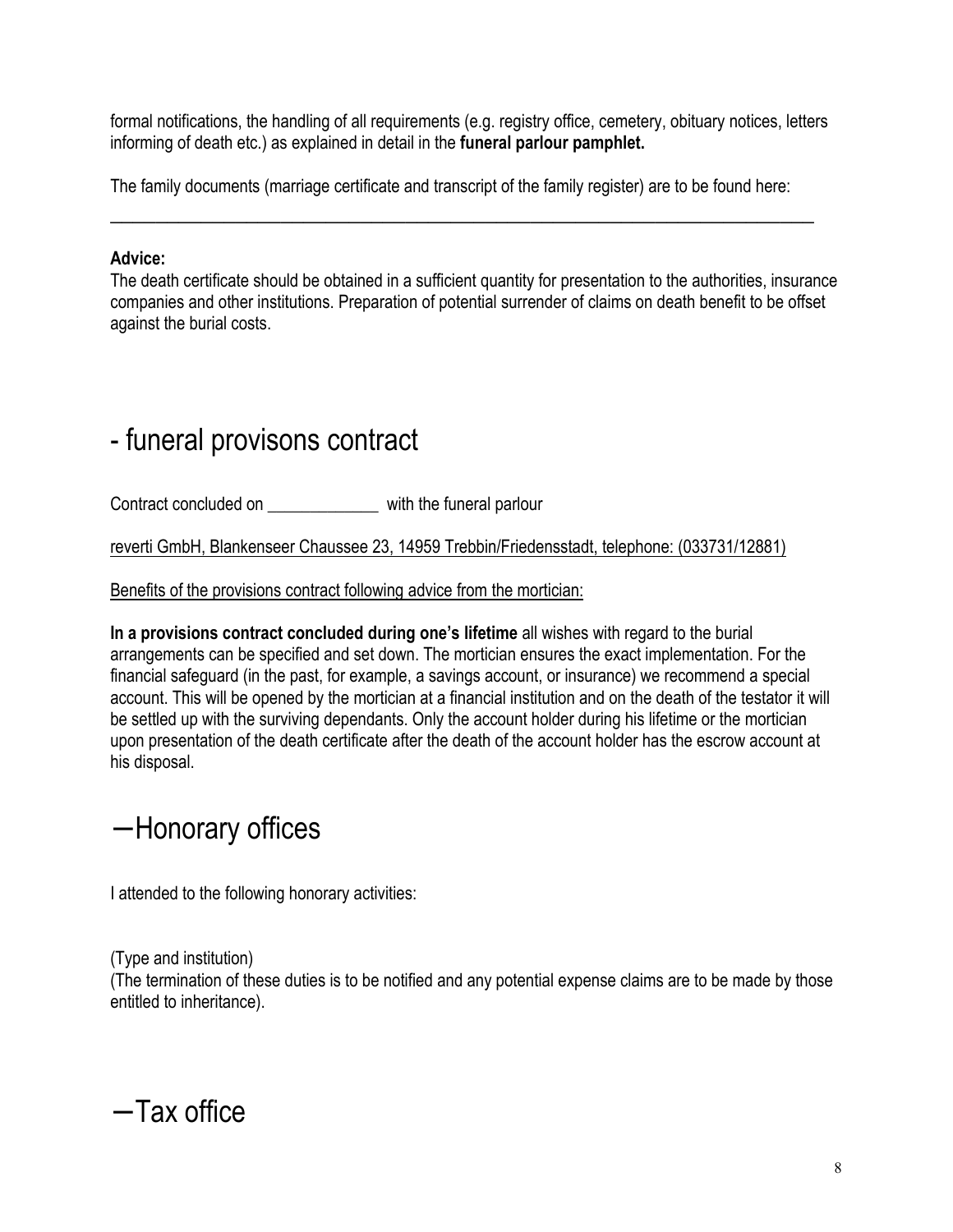Relevant:

(Taxpayer identification code)

I have engaged as tax consultant:

If applicable, the reduction of income tax advance payment is to be applied for. A refund application for income tax should be made after expiry of the calendar year and following years due to the more favourable tax bracket. If salary or retirement income was being paid, the heirs can make an immediate income tax refund application for the deceased should he have been single. Surviving spouses can make such an application **immediately upon expiry of the calendar year**. For the surviving spouse of a civil servant a tax card should be applied for at the municipal administration and immediately presented to

(last place of work).

**Local property tax** at the previously set rate must continue to be paid by the heirs. Tip: The registry office automatically informs the relevant tax office of the death. The tax office then reappraises the tax situation. The heirs may be required to present an **estate duty declaration**!

\_\_\_\_\_\_\_\_\_\_\_\_\_\_\_\_\_\_\_\_\_\_\_\_\_\_\_\_\_\_\_\_\_\_\_\_\_\_\_\_\_\_\_\_\_\_\_\_\_\_\_\_\_\_\_\_\_\_\_\_\_\_\_\_\_\_\_\_\_\_\_\_\_\_\_\_\_\_\_\_\_\_\_\_\_\_\_\_\_\_\_\_\_

\_\_\_\_\_\_\_\_\_\_\_\_\_\_\_\_\_\_\_\_\_\_\_\_\_\_\_\_\_\_\_\_\_\_\_\_\_\_\_\_\_\_\_\_\_\_\_\_\_\_\_\_\_\_\_\_\_\_\_\_\_\_\_\_\_\_\_\_\_\_\_\_\_\_\_\_\_\_\_\_\_\_\_\_\_\_\_\_\_\_\_\_\_

\_\_\_\_\_\_\_\_\_\_\_\_\_\_\_\_\_\_\_\_\_\_\_\_\_\_\_\_\_\_\_\_\_\_\_\_\_\_\_\_\_\_\_\_\_\_\_\_\_\_\_\_\_\_\_\_\_\_\_\_\_\_\_\_\_\_\_\_\_\_\_\_\_\_\_\_\_\_\_\_\_\_\_\_\_\_\_\_\_\_\_\_\_

\_\_\_\_\_\_\_\_\_\_\_\_\_\_\_\_\_\_\_\_\_\_\_\_\_\_\_\_\_\_\_\_\_\_\_\_\_\_\_\_\_\_\_\_\_\_\_\_\_\_\_\_\_\_\_\_\_\_\_\_\_\_\_\_\_\_\_\_\_\_\_\_\_\_\_\_\_\_\_\_\_\_\_\_\_\_\_\_\_\_\_\_\_

## − Debts

The following people / firms owe me money / must surrender the following objects of value:

The documents are to be found: \_\_\_\_\_\_\_\_\_\_\_\_\_\_\_\_\_\_\_\_\_\_\_\_\_\_\_\_\_\_\_\_\_\_\_\_\_\_\_\_\_\_\_\_\_\_\_\_\_\_\_\_\_\_\_\_\_\_\_\_\_\_\_\_\_\_\_

(The settlement of these debts is the responsibility of the heirs.)

− Financial institutions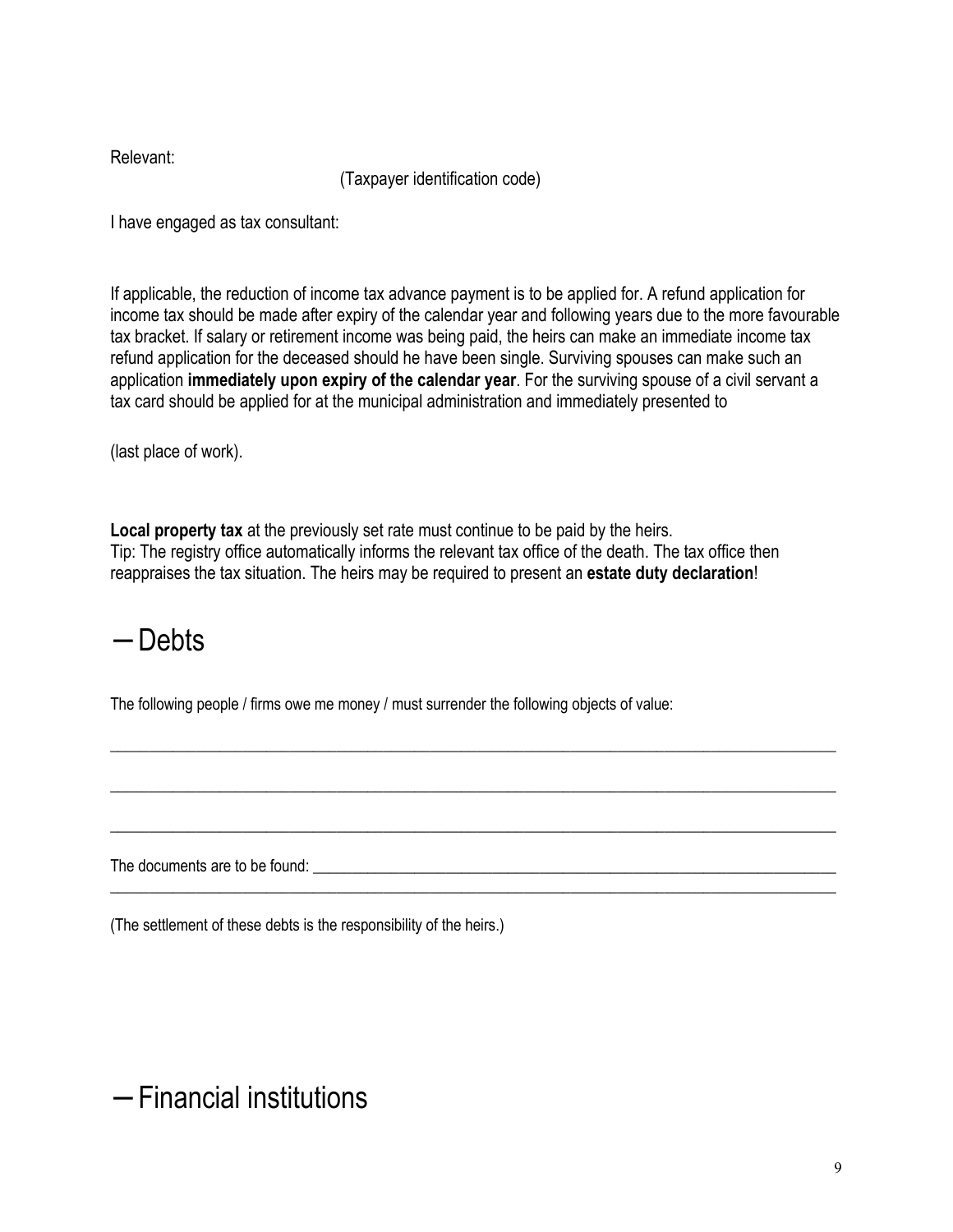(including building societies and housing cooperatives)

| Apart from myself the following people have the power of disposal: |  |  |  |  |
|--------------------------------------------------------------------|--|--|--|--|
|                                                                    |  |  |  |  |
|                                                                    |  |  |  |  |

\_\_\_\_\_\_\_\_\_\_\_\_\_\_\_\_\_\_\_\_\_\_\_\_\_\_\_\_\_\_\_\_\_\_\_\_\_\_\_\_\_\_\_\_\_\_\_\_\_\_\_\_\_\_\_\_\_\_\_\_\_\_\_\_\_\_\_\_\_\_\_\_\_\_\_\_\_\_\_\_\_

**Advice to the testator:** In the case of a sudden death the surviving dependants require a legal power of disposal for the individual bank accounts (current and savings accounts), for a safe or securities deposit account in order to undertake the **closure or circumscription** of an account. The financial institutions have such forms on hand in which the power of authority as desired by the donor of full power **in all affairs** with the financial institution is provided for.

Another contingency to prevent disposal difficulties with regard to bank accounts on the death of the accountholder is the setting-up of joint accounts. Information is available free from the financial institutions. It is recommended that a list of assets is made in good time for the purposes of inheritance and tax law. The following permanent regular bank transfers and direct debits (e.g. for rent, contributions, loans, taxes etc.) must be discontinued:

The following savings contracts and savings accounts exist: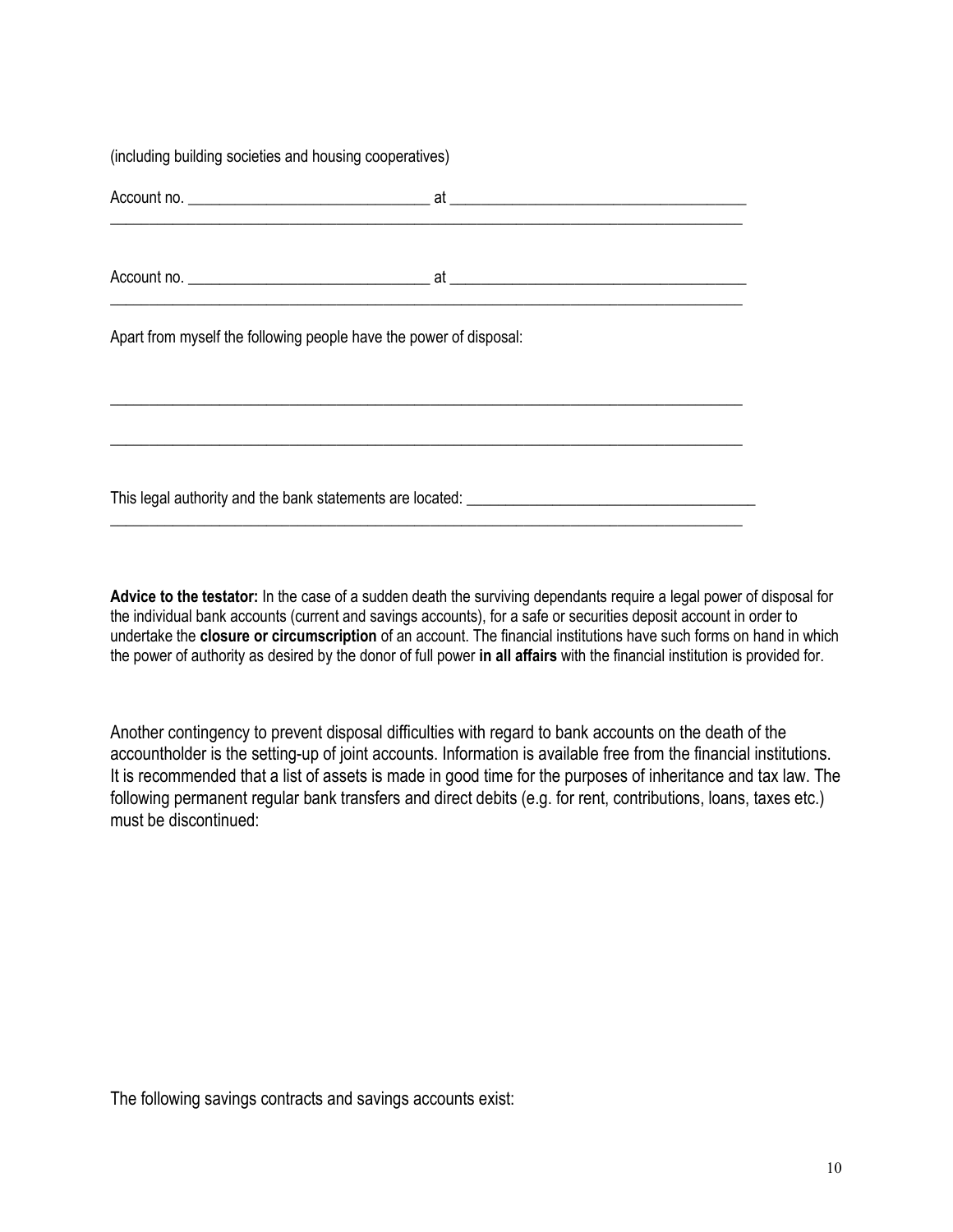| The following building society contracts exist: |                                   |  |
|-------------------------------------------------|-----------------------------------|--|
|                                                 |                                   |  |
|                                                 | 2. (Contract no.) 2. 2. 2. (2001) |  |
|                                                 |                                   |  |

I possess the following shares in businesses and cooperatives as well as savings books from:

\_\_\_\_\_\_\_\_\_\_\_\_\_\_\_\_\_\_\_\_\_\_\_\_\_\_\_\_\_\_\_\_\_\_\_\_\_\_\_\_\_\_\_\_\_\_\_\_\_\_\_\_\_\_\_\_\_\_\_\_\_\_\_\_

 $\overline{a_1}$  ,  $\overline{a_2}$  ,  $\overline{a_3}$  ,  $\overline{a_4}$  ,  $\overline{a_5}$  ,  $\overline{a_6}$  ,  $\overline{a_7}$  ,  $\overline{a_8}$  ,  $\overline{a_9}$  ,  $\overline{a_9}$  ,  $\overline{a_9}$  ,  $\overline{a_9}$  ,  $\overline{a_9}$  ,  $\overline{a_9}$  ,  $\overline{a_9}$  ,  $\overline{a_9}$  ,  $\overline{a_9}$  ,

 $\overline{a_1}$  ,  $\overline{a_2}$  ,  $\overline{a_3}$  ,  $\overline{a_4}$  ,  $\overline{a_5}$  ,  $\overline{a_6}$  ,  $\overline{a_7}$  ,  $\overline{a_8}$  ,  $\overline{a_9}$  ,  $\overline{a_9}$  ,  $\overline{a_9}$  ,  $\overline{a_9}$  ,  $\overline{a_9}$  ,  $\overline{a_9}$  ,  $\overline{a_9}$  ,  $\overline{a_9}$  ,  $\overline{a_9}$  ,

 $\overline{a_1}$  ,  $\overline{a_2}$  ,  $\overline{a_3}$  ,  $\overline{a_4}$  ,  $\overline{a_5}$  ,  $\overline{a_6}$  ,  $\overline{a_7}$  ,  $\overline{a_8}$  ,  $\overline{a_9}$  ,  $\overline{a_9}$  ,  $\overline{a_9}$  ,  $\overline{a_9}$  ,  $\overline{a_9}$  ,  $\overline{a_9}$  ,  $\overline{a_9}$  ,  $\overline{a_9}$  ,  $\overline{a_9}$  ,

 $\overline{a_1}$  ,  $\overline{a_2}$  ,  $\overline{a_3}$  ,  $\overline{a_4}$  ,  $\overline{a_5}$  ,  $\overline{a_6}$  ,  $\overline{a_7}$  ,  $\overline{a_8}$  ,  $\overline{a_9}$  ,  $\overline{a_9}$  ,  $\overline{a_9}$  ,  $\overline{a_9}$  ,  $\overline{a_9}$  ,  $\overline{a_9}$  ,  $\overline{a_9}$  ,  $\overline{a_9}$  ,  $\overline{a_9}$  ,

All documents regarding savings contracts, savings books and savings accounts, building society contracts and business / cooperative shares as well as disposal powers issued are located:

 $\overline{a_1}$  ,  $\overline{a_2}$  ,  $\overline{a_3}$  ,  $\overline{a_4}$  ,  $\overline{a_5}$  ,  $\overline{a_6}$  ,  $\overline{a_7}$  ,  $\overline{a_8}$  ,  $\overline{a_9}$  ,  $\overline{a_9}$  ,  $\overline{a_9}$  ,  $\overline{a_9}$  ,  $\overline{a_9}$  ,  $\overline{a_9}$  ,  $\overline{a_9}$  ,  $\overline{a_9}$  ,  $\overline{a_9}$  , \_\_\_\_\_\_\_\_\_\_\_\_\_\_\_\_\_\_\_\_\_\_\_\_\_\_\_\_\_\_\_\_\_\_\_\_\_\_\_\_\_\_\_\_\_\_\_\_\_\_\_\_\_\_\_\_\_\_\_\_\_\_\_\_  $\overline{a_1}$  ,  $\overline{a_2}$  ,  $\overline{a_3}$  ,  $\overline{a_4}$  ,  $\overline{a_5}$  ,  $\overline{a_6}$  ,  $\overline{a_7}$  ,  $\overline{a_8}$  ,  $\overline{a_9}$  ,  $\overline{a_9}$  ,  $\overline{a_9}$  ,  $\overline{a_9}$  ,  $\overline{a_9}$  ,  $\overline{a_9}$  ,  $\overline{a_9}$  ,  $\overline{a_9}$  ,  $\overline{a_9}$  ,

#### **General information for the heir(s):**

On the death of the contract owner or his spouse the surviving **authorized** spouse has control over the assets, provided there is no violation of rules of legacy law, thus enabling transference, dissolution and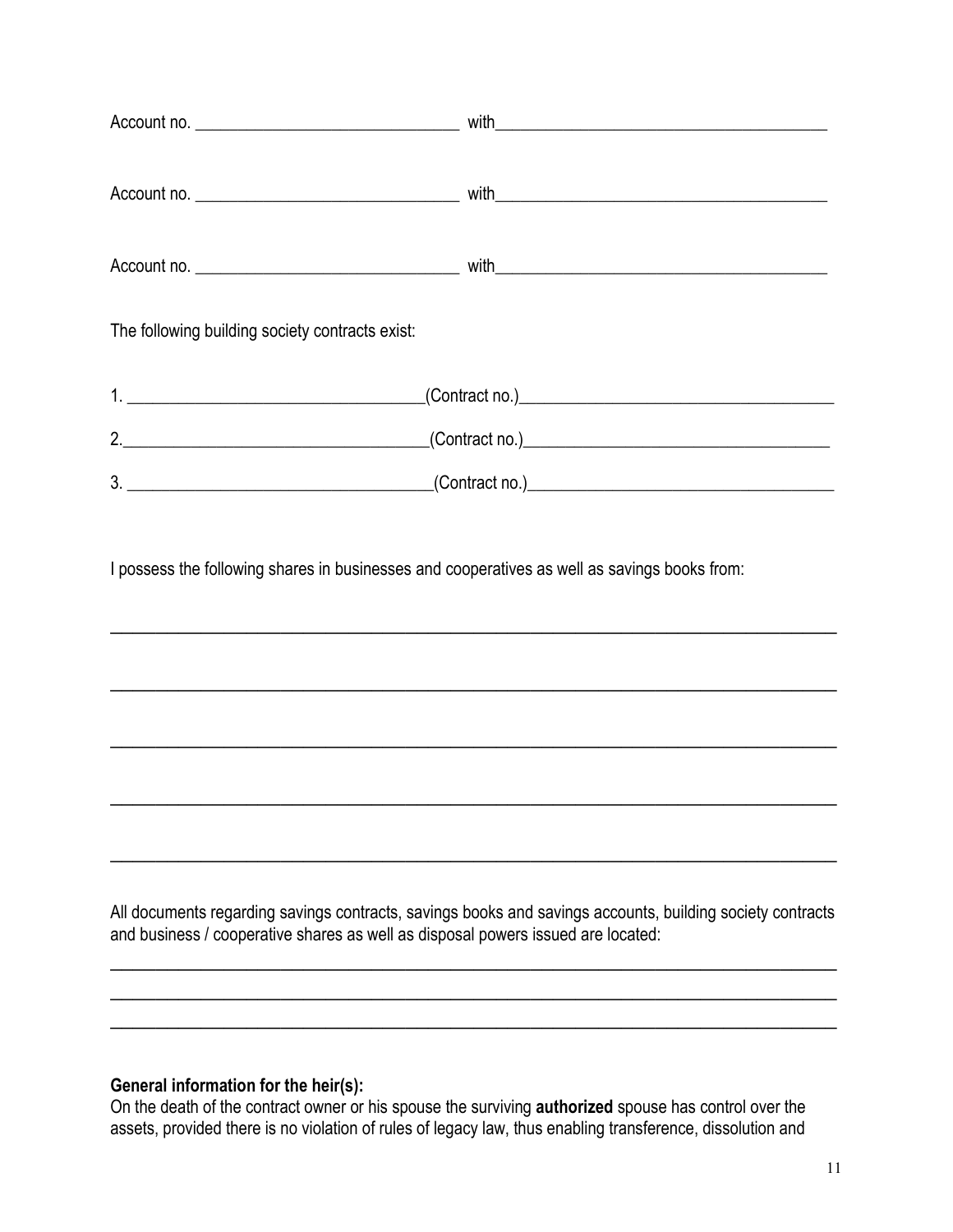paying out of the total amount saved including interest and any possible bonuses, this being valid for building society accounts as well as employer's contributions to tax-deductible savings schemes. Should such authorizations not exist, a certificate of inheritance must be applied for at the appropriate local court for presentation at the financial institute.

The premature disbursement of the building society capital, the repayment of the payments rendered, the transfer or granting of a loan secured on the claims from the building society are all non-detrimental for tax purposes, i.e. there is no further taxation.

When the accounts are transferred to the heir(s) the relevant assets based on inheritance tax regulations will be **officially** reported to the inland revenue, despite tax secrecy.

#### − Statutory accident insurance

In the case of an accident at work, whilst commuting to or from work or on suffering an occupational disease, I am insured with / receive accident benefit from:

\_\_\_\_\_\_\_\_\_\_\_\_\_\_\_\_\_\_\_\_\_\_\_\_\_\_\_\_\_\_\_\_\_\_\_\_\_\_\_\_\_\_\_\_\_\_\_\_\_\_\_\_\_\_\_\_\_\_\_\_\_\_\_\_\_\_\_\_\_\_\_\_\_\_\_\_\_\_\_\_\_\_

Professional association, casualty insurance association

 $\mathsf{file\ number:}\qquad$ 

The accident insurance company officially pays the dependents a pension and/or a death benefit without the necessity of a formal application. The dependents and surviving relatives should therefore ascertain **immediately** whether the death was connected to the occupation, occurred during commuting to or from work, or occurred during a business trip. Should regular accident benefit payments have been received, their discontinuation must be applied for.

#### - trade union

I belong to the following trade union: \_\_\_\_\_\_\_\_\_\_\_\_\_\_\_\_\_\_\_\_\_\_\_\_\_\_\_\_\_\_\_\_\_\_\_\_\_\_\_\_\_\_\_\_\_\_\_\_\_\_\_\_\_\_\_\_

My membership card is located:  $\blacksquare$ 

My trade union pays death benefit: Yes/no \*.

If yes, the death certificate must be enclosed with the application for death benefit payment. If necessary, the membership must be cancelled in writing.

 $\_$  , and the set of the set of the set of the set of the set of the set of the set of the set of the set of the set of the set of the set of the set of the set of the set of the set of the set of the set of the set of th

\_\_\_\_\_\_\_\_\_\_\_\_\_\_\_\_\_\_\_\_\_\_\_\_\_\_\_\_\_\_\_\_\_\_\_\_\_\_\_\_\_\_\_\_\_\_\_\_\_\_\_\_\_\_\_\_\_\_\_\_\_\_\_\_\_\_\_\_\_\_\_\_\_\_\_\_\_\_\_\_\_\_\_\_\_

#### − Disbandment of the household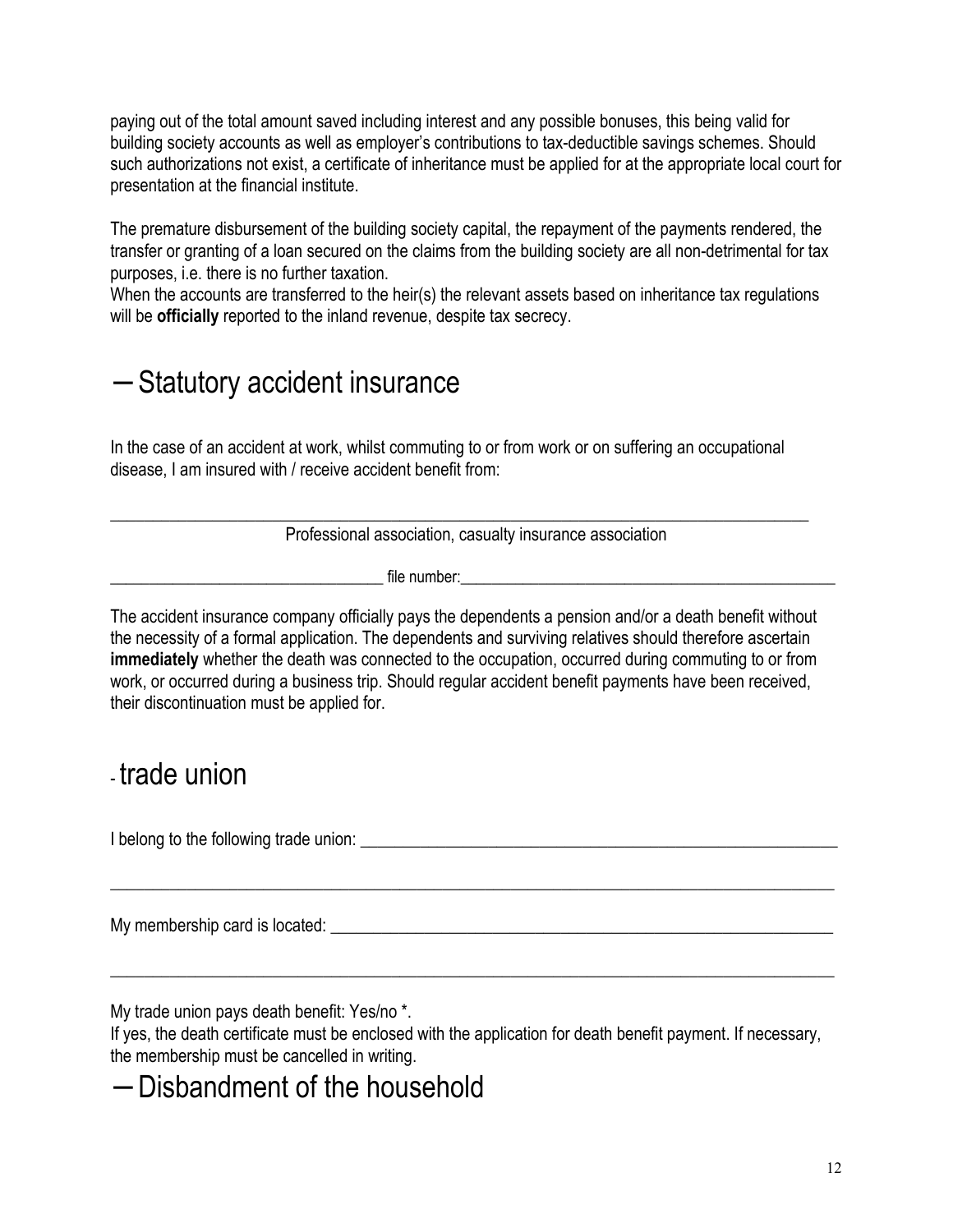A specialised firm (see newspaper advertisements) or the local council's large refuse disposal unit can be engaged.

#### − House and property and other assets

I possess the following houses and properties (including tenement property and hereditary building rights):  $\overline{a_1}$  ,  $\overline{a_2}$  ,  $\overline{a_3}$  ,  $\overline{a_4}$  ,  $\overline{a_5}$  ,  $\overline{a_6}$  ,  $\overline{a_7}$  ,  $\overline{a_8}$  ,  $\overline{a_9}$  ,  $\overline{a_9}$  ,  $\overline{a_9}$  ,  $\overline{a_9}$  ,  $\overline{a_9}$  ,  $\overline{a_9}$  ,  $\overline{a_9}$  ,  $\overline{a_9}$  ,  $\overline{a_9}$  ,

\_\_\_\_\_\_\_\_\_\_\_\_\_\_\_\_\_\_\_\_\_\_\_\_\_\_\_\_\_\_\_\_\_\_\_\_\_\_\_\_\_\_\_\_\_\_\_\_\_\_\_\_\_\_\_\_\_\_\_\_\_\_\_\_ \_\_\_\_\_\_\_\_\_\_\_\_\_\_\_\_\_\_\_\_\_\_\_\_\_\_\_\_\_\_\_\_\_\_\_\_\_\_\_\_\_\_\_\_\_\_\_\_\_\_\_\_\_\_\_\_\_\_\_\_\_\_\_\_

The relevant pages from the land register and other documents (e.g. planning and building permissions, architects plans, contracts attested by notary etc.) are located:

\_\_\_\_\_\_\_\_\_\_\_\_\_\_\_\_\_\_\_\_\_\_\_\_\_\_\_\_\_\_\_\_\_\_\_\_\_\_\_\_\_\_\_\_\_\_\_\_\_\_\_\_\_\_\_\_\_\_\_\_\_\_\_\_ \_\_\_\_\_\_\_\_\_\_\_\_\_\_\_\_\_\_\_\_\_\_\_\_\_\_\_\_\_\_\_\_\_\_\_\_\_\_\_\_\_\_\_\_\_\_\_\_\_\_\_\_\_\_\_\_\_\_\_\_\_\_\_\_ \_\_\_\_\_\_\_\_\_\_\_\_\_\_\_\_\_\_\_\_\_\_\_\_\_\_\_\_\_\_\_\_\_\_\_\_\_\_\_\_\_\_\_\_\_\_\_\_\_\_\_\_\_\_\_\_\_\_\_\_\_\_\_\_

#### **General information for the heir(s):**

Should properties and buildings be a part of the estate, the transcription requires the presentation of a certificate of inheritance or in the case of a last will and testament attested by notary also the relevant opening protocol of the **real estate register office**. The certificate of inheritance must be applied for at the relevant district court. Should any changes be planned in the land register entries on the transfer of ownership to the heirs, it is recommended to get in touch with a notary.

\_\_\_\_\_\_\_\_\_\_\_\_\_\_\_\_\_\_\_\_\_\_\_\_\_\_\_\_\_\_\_\_\_\_\_\_\_\_\_\_\_\_\_\_\_\_\_\_\_\_\_\_\_\_\_\_\_\_\_\_\_\_\_\_  $\overline{a_1}$  ,  $\overline{a_2}$  ,  $\overline{a_3}$  ,  $\overline{a_4}$  ,  $\overline{a_5}$  ,  $\overline{a_6}$  ,  $\overline{a_7}$  ,  $\overline{a_8}$  ,  $\overline{a_9}$  ,  $\overline{a_9}$  ,  $\overline{a_9}$  ,  $\overline{a_9}$  ,  $\overline{a_9}$  ,  $\overline{a_9}$  ,  $\overline{a_9}$  ,  $\overline{a_9}$  ,  $\overline{a_9}$  ,  $\overline{a_1}$  ,  $\overline{a_2}$  ,  $\overline{a_3}$  ,  $\overline{a_4}$  ,  $\overline{a_5}$  ,  $\overline{a_6}$  ,  $\overline{a_7}$  ,  $\overline{a_8}$  ,  $\overline{a_9}$  ,  $\overline{a_9}$  ,  $\overline{a_9}$  ,  $\overline{a_9}$  ,  $\overline{a_9}$  ,  $\overline{a_9}$  ,  $\overline{a_9}$  ,  $\overline{a_9}$  ,  $\overline{a_9}$  ,

\_\_\_\_\_\_\_\_\_\_\_\_\_\_\_\_\_\_\_\_\_\_\_\_\_\_\_\_\_\_\_\_\_\_\_\_\_\_\_\_\_\_\_\_\_\_\_\_\_\_\_\_\_\_\_\_\_\_\_\_\_\_\_\_ \_\_\_\_\_\_\_\_\_\_\_\_\_\_\_\_\_\_\_\_\_\_\_\_\_\_\_\_\_\_\_\_\_\_\_\_\_\_\_\_\_\_\_\_\_\_\_\_\_\_\_\_\_\_\_\_\_\_\_\_\_\_\_\_ \_\_\_\_\_\_\_\_\_\_\_\_\_\_\_\_\_\_\_\_\_\_\_\_\_\_\_\_\_\_\_\_\_\_\_\_\_\_\_\_\_\_\_\_\_\_\_\_\_\_\_\_\_\_\_\_\_\_\_\_\_\_\_\_

 $\frac{1}{2}$  ,  $\frac{1}{2}$  ,  $\frac{1}{2}$  ,  $\frac{1}{2}$  ,  $\frac{1}{2}$  ,  $\frac{1}{2}$  ,  $\frac{1}{2}$  ,  $\frac{1}{2}$  ,  $\frac{1}{2}$  ,  $\frac{1}{2}$  ,  $\frac{1}{2}$  ,  $\frac{1}{2}$  ,  $\frac{1}{2}$  ,  $\frac{1}{2}$  ,  $\frac{1}{2}$  ,  $\frac{1}{2}$  ,  $\frac{1}{2}$  ,  $\frac{1}{2}$  ,  $\frac{1$ 

I possess the following securities, valuables, collections etc. .:

They are located:

A list of assets is available: Yes/no \*. If yes, it is located: \_\_\_\_\_\_\_\_\_\_\_\_\_\_\_\_\_\_\_\_\_\_\_\_\_\_\_\_\_\_\_\_\_\_\_\_\_\_\_\_\_\_\_\_\_\_\_\_\_\_\_\_\_\_\_\_\_\_\_\_\_\_\_\_\_\_\_\_\_\_

## − Health / nursing-care insurance

I have medical insurance with:  $\blacksquare$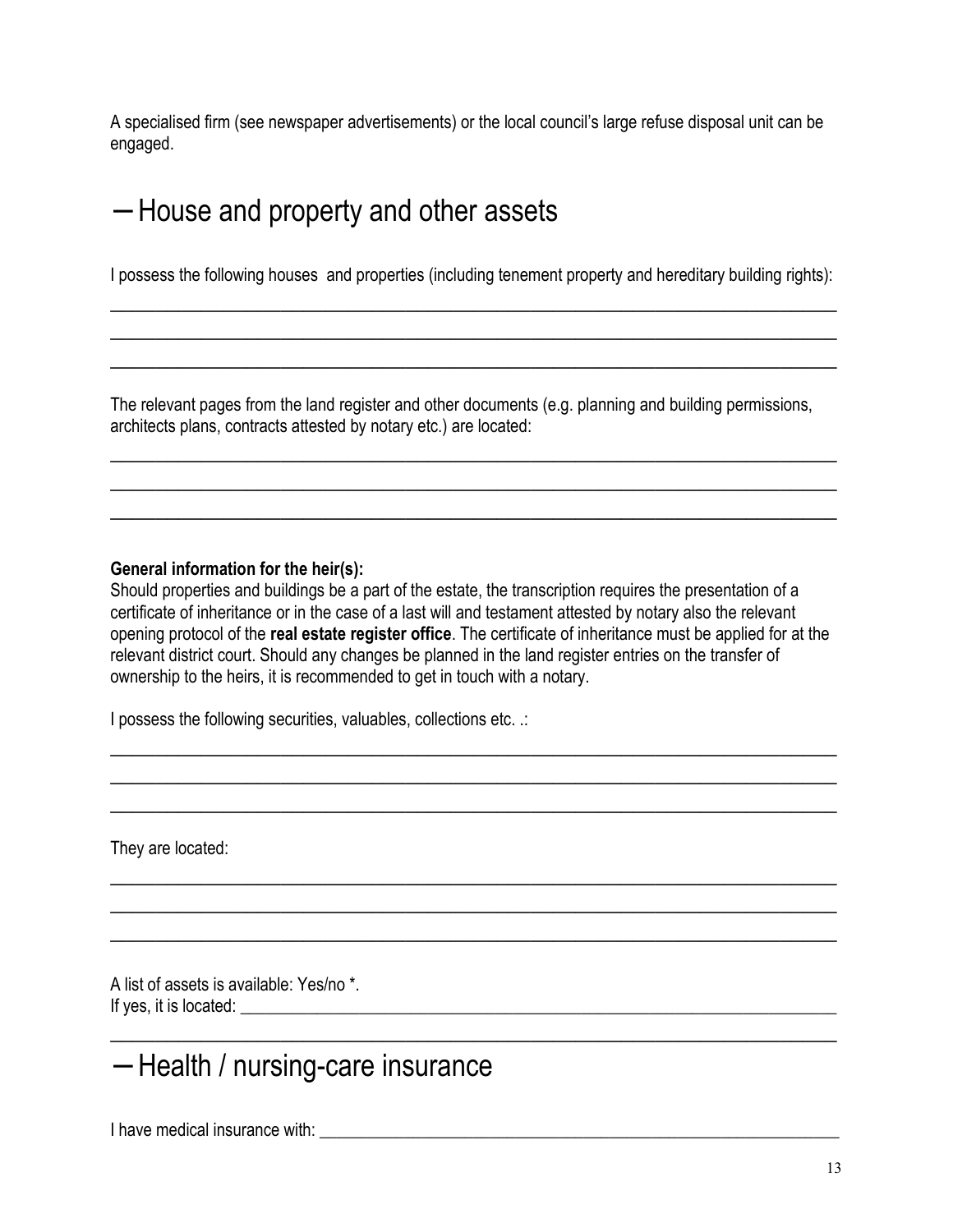(Medical insurance or membership number)

The surviving spouse must – if necessary – apply for their further medical insurance cover by submitting the death certificate and should therefore make **immediate** contact with the above-mentioned health insurance society (should that not be the relevant authority, then with the health insurance carrier of the deceased); a reduction of future contributions is feasible.

 $\overline{a_1}$  ,  $\overline{a_2}$  ,  $\overline{a_3}$  ,  $\overline{a_4}$  ,  $\overline{a_5}$  ,  $\overline{a_6}$  ,  $\overline{a_7}$  ,  $\overline{a_8}$  ,  $\overline{a_9}$  ,  $\overline{a_9}$  ,  $\overline{a_9}$  ,  $\overline{a_9}$  ,  $\overline{a_9}$  ,  $\overline{a_9}$  ,  $\overline{a_9}$  ,  $\overline{a_9}$  ,  $\overline{a_9}$  ,

The health insurance carrier is fundamentally responsible for the duties of the social nursing care service as regards the risk of high-maintenance care.

 $\_$  , and the set of the set of the set of the set of the set of the set of the set of the set of the set of the set of the set of the set of the set of the set of the set of the set of the set of the set of the set of th \_\_\_\_\_\_\_\_\_\_\_\_\_\_\_\_\_\_\_\_\_\_\_\_\_\_\_\_\_\_\_\_\_\_\_\_\_\_\_\_\_\_\_\_\_\_\_\_\_\_\_\_\_\_\_\_\_\_\_\_\_\_\_\_\_\_\_\_\_\_\_\_\_\_\_\_\_\_\_\_\_\_\_\_\_ \_\_\_\_\_\_\_\_\_\_\_\_\_\_\_\_\_\_\_\_\_\_\_\_\_\_\_\_\_\_\_\_\_\_\_\_\_\_\_\_\_\_\_\_\_\_\_\_\_\_\_\_\_\_\_\_\_\_\_\_\_\_\_\_\_\_\_\_\_\_\_\_\_\_\_\_\_\_\_\_\_\_\_\_\_  $\_$  , and the set of the set of the set of the set of the set of the set of the set of the set of the set of the set of the set of the set of the set of the set of the set of the set of the set of the set of the set of th

The relevant documents (e.g. health insurance card, membership card, insurance policy) are located:

#### − Tenancy

There is a tenancy agreement with:  $\blacksquare$ 

The continuation or termination of the tenancy agreement must be cleared **immediately** with the landlord; if necessary the reimbursement of the rental security deposit must be requested. Should a married couple have concluded a joint rental agreement, this continues to apply unrestrictedly for the surviving relative. It must be considered whether entitlement for housing subsidy exists. (A punctual application in this regard to the appropriate housing benefit authority must include a photocopy of the death certificate and a current incomes certificate.)

 $\overline{a_1}$  ,  $\overline{a_2}$  ,  $\overline{a_3}$  ,  $\overline{a_4}$  ,  $\overline{a_5}$  ,  $\overline{a_6}$  ,  $\overline{a_7}$  ,  $\overline{a_8}$  ,  $\overline{a_9}$  ,  $\overline{a_9}$  ,  $\overline{a_9}$  ,  $\overline{a_9}$  ,  $\overline{a_9}$  ,  $\overline{a_9}$  ,  $\overline{a_9}$  ,  $\overline{a_9}$  ,  $\overline{a_9}$  ,  $\overline{a_1}$  ,  $\overline{a_2}$  ,  $\overline{a_3}$  ,  $\overline{a_4}$  ,  $\overline{a_5}$  ,  $\overline{a_6}$  ,  $\overline{a_7}$  ,  $\overline{a_8}$  ,  $\overline{a_9}$  ,  $\overline{a_9}$  ,  $\overline{a_9}$  ,  $\overline{a_9}$  ,  $\overline{a_9}$  ,  $\overline{a_9}$  ,  $\overline{a_9}$  ,  $\overline{a_9}$  ,  $\overline{a_9}$  ,

 $\overline{a_1}$  ,  $\overline{a_2}$  ,  $\overline{a_3}$  ,  $\overline{a_4}$  ,  $\overline{a_5}$  ,  $\overline{a_6}$  ,  $\overline{a_7}$  ,  $\overline{a_8}$  ,  $\overline{a_9}$  ,  $\overline{a_9}$  ,  $\overline{a_9}$  ,  $\overline{a_9}$  ,  $\overline{a_9}$  ,  $\overline{a_9}$  ,  $\overline{a_9}$  ,  $\overline{a_9}$  ,  $\overline{a_9}$  ,  $\overline{a_1}$  ,  $\overline{a_2}$  ,  $\overline{a_3}$  ,  $\overline{a_4}$  ,  $\overline{a_5}$  ,  $\overline{a_6}$  ,  $\overline{a_7}$  ,  $\overline{a_8}$  ,  $\overline{a_9}$  ,  $\overline{a_9}$  ,  $\overline{a_9}$  ,  $\overline{a_9}$  ,  $\overline{a_9}$  ,  $\overline{a_9}$  ,  $\overline{a_9}$  ,  $\overline{a_9}$  ,  $\overline{a_9}$  ,

The tenancy agreement is in the possession of / located at: \_\_\_\_\_\_\_\_\_\_\_\_\_\_\_\_\_\_\_\_\_

## − Public affairs office

The personal identity papers of the deceased must be surrendered.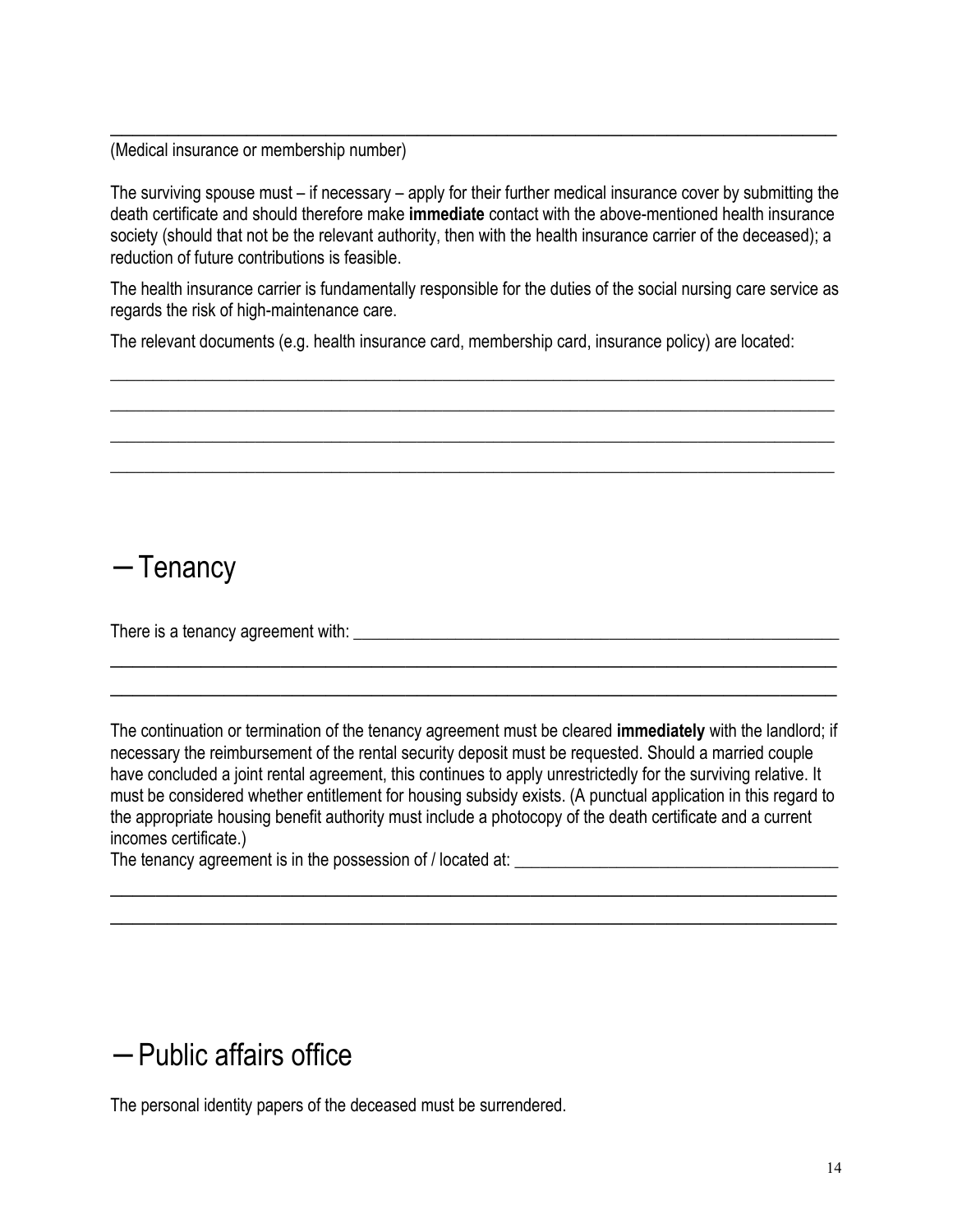The motor vehicle with the registration number \_\_\_\_\_\_\_\_\_\_\_\_\_\_\_\_\_\_\_\_\_\_\_\_\_\_\_\_\_\_\_\_\_ must be registered in a different name or taken off the road. The motor vehicle papers are located:

#### − Pension insurance carrier

I receive a pension from: /a widows-/ widower pension must be applied for at: \*

\_\_\_\_\_\_\_\_\_\_\_\_\_\_\_\_\_\_\_\_\_\_\_\_\_\_\_\_\_\_\_\_\_\_\_\_\_\_\_\_\_\_\_\_\_\_\_\_\_\_\_\_\_\_\_\_\_\_\_\_\_\_\_\_ (Insurance number as on the social security card)

 $\overline{a_1}$  ,  $\overline{a_2}$  ,  $\overline{a_3}$  ,  $\overline{a_4}$  ,  $\overline{a_5}$  ,  $\overline{a_6}$  ,  $\overline{a_7}$  ,  $\overline{a_8}$  ,  $\overline{a_9}$  ,  $\overline{a_9}$  ,  $\overline{a_9}$  ,  $\overline{a_9}$  ,  $\overline{a_9}$  ,  $\overline{a_9}$  ,  $\overline{a_9}$  ,  $\overline{a_9}$  ,  $\overline{a_9}$  ,

 $\overline{a_1}$  ,  $\overline{a_2}$  ,  $\overline{a_3}$  ,  $\overline{a_4}$  ,  $\overline{a_5}$  ,  $\overline{a_6}$  ,  $\overline{a_7}$  ,  $\overline{a_8}$  ,  $\overline{a_9}$  ,  $\overline{a_9}$  ,  $\overline{a_9}$  ,  $\overline{a_9}$  ,  $\overline{a_9}$  ,  $\overline{a_9}$  ,  $\overline{a_9}$  ,  $\overline{a_9}$  ,  $\overline{a_9}$  ,

\_\_\_\_\_\_\_\_\_\_\_\_\_\_\_\_\_\_\_\_\_\_\_\_\_\_\_\_\_\_\_\_\_\_\_\_\_\_\_\_\_\_\_\_\_\_\_\_\_\_\_\_\_\_\_\_\_\_\_\_\_\_\_\_

 $\overline{a_1}$  ,  $\overline{a_2}$  ,  $\overline{a_3}$  ,  $\overline{a_4}$  ,  $\overline{a_5}$  ,  $\overline{a_6}$  ,  $\overline{a_7}$  ,  $\overline{a_8}$  ,  $\overline{a_9}$  ,  $\overline{a_9}$  ,  $\overline{a_9}$  ,  $\overline{a_9}$  ,  $\overline{a_9}$  ,  $\overline{a_9}$  ,  $\overline{a_9}$  ,  $\overline{a_9}$  ,  $\overline{a_9}$  , \_\_\_\_\_\_\_\_\_\_\_\_\_\_\_\_\_\_\_\_\_\_\_\_\_\_\_\_\_\_\_\_\_\_\_\_\_\_\_\_\_\_\_\_\_\_\_\_\_\_\_\_\_\_\_\_\_\_\_\_\_\_\_\_

The necessary pension insurance certificates (e.g. set-off, contribution certificates, last indexation of pensions notification) are located:

**General information for the surviving relatives:**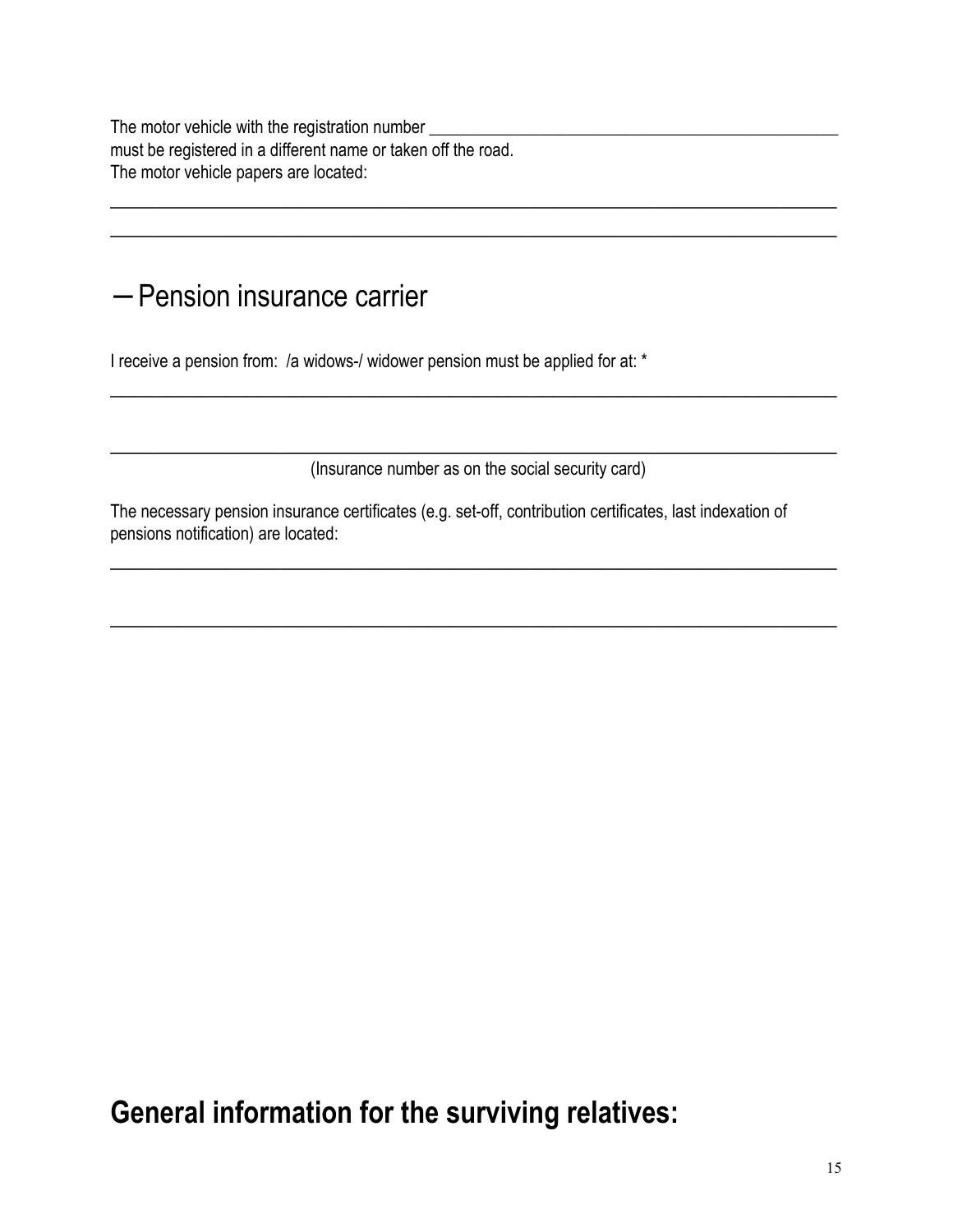For financial security the death must be reported to the relevant social security carrier (pension insurance, accident insurance), if relevant, the maintenance council, maintenance amenities (supplementary benefits carrier) or the company pension carrier.

Should widow's/widower's pension not be applied for, the immediate cessation of current pension payments must be applied for at the Post Office for forwarding to the pension calculation department, together with the insurance number/ pension number of the deceased. The relevant pension scheme carrier will be informed by the pension calculation department.

In case of death, widow's / widower's pension (if necessary orphan's allowance) must strictly be applied for using the relevant forms for the pension scheme carrier. The dependent(s) must apply immediately, **at the latest within one month** of the death of the **pension recipient** at the Post Office for forwarding to the pension calculation department and upon presentation of the death certificate for the so-called death quarter-year (continued payment for a further quarter-year without charge against income). The application from the widow/widower for advance payment on the basis of the pension paid in the month of death rank as application for benefits from a widow's/widower's pension. Post Offices have the relevant forms regarding notification of alteration in pension arrangements.

Should the widow's/widower's pension not suffice to meet the cost of living, supplementary welfare aid can be applied for at the local social welfare office. There is a possibility of claiming the funeral costs.

**Free** advice and help with regard to the pension claims is offered by the Information and Advice Centres or the appropriate authorities at the relevant pension insurance carrier, the insurance office of the city, town or council centre.

Deceased who were public employees are entitled to supplementary insurance. The application form for the supplementary pension is available from the personnel department of the employer or directly from the supplementary insurance carrier. Should the current wage agreement contain a transitional period during which the salary is paid to the dependents, an income tax card must be applied for at the regulatory agency in the name of one of the dependents and presented to the former employer.

In respect of public service entitlements, the dependents of a **public employee** must immediately contact:  $\overline{a_1}$  ,  $\overline{a_2}$  ,  $\overline{a_3}$  ,  $\overline{a_4}$  ,  $\overline{a_5}$  ,  $\overline{a_6}$  ,  $\overline{a_7}$  ,  $\overline{a_8}$  ,  $\overline{a_9}$  ,  $\overline{a_9}$  ,  $\overline{a_9}$  ,  $\overline{a_9}$  ,  $\overline{a_9}$  ,  $\overline{a_9}$  ,  $\overline{a_9}$  ,  $\overline{a_9}$  ,  $\overline{a_9}$  ,

 $\overline{a_1}$  ,  $\overline{a_2}$  ,  $\overline{a_3}$  ,  $\overline{a_4}$  ,  $\overline{a_5}$  ,  $\overline{a_6}$  ,  $\overline{a_7}$  ,  $\overline{a_8}$  ,  $\overline{a_9}$  ,  $\overline{a_9}$  ,  $\overline{a_9}$  ,  $\overline{a_9}$  ,  $\overline{a_9}$  ,  $\overline{a_9}$  ,  $\overline{a_9}$  ,  $\overline{a_9}$  ,  $\overline{a_9}$  , (last place of work)

**The following must be submitted as evidence:**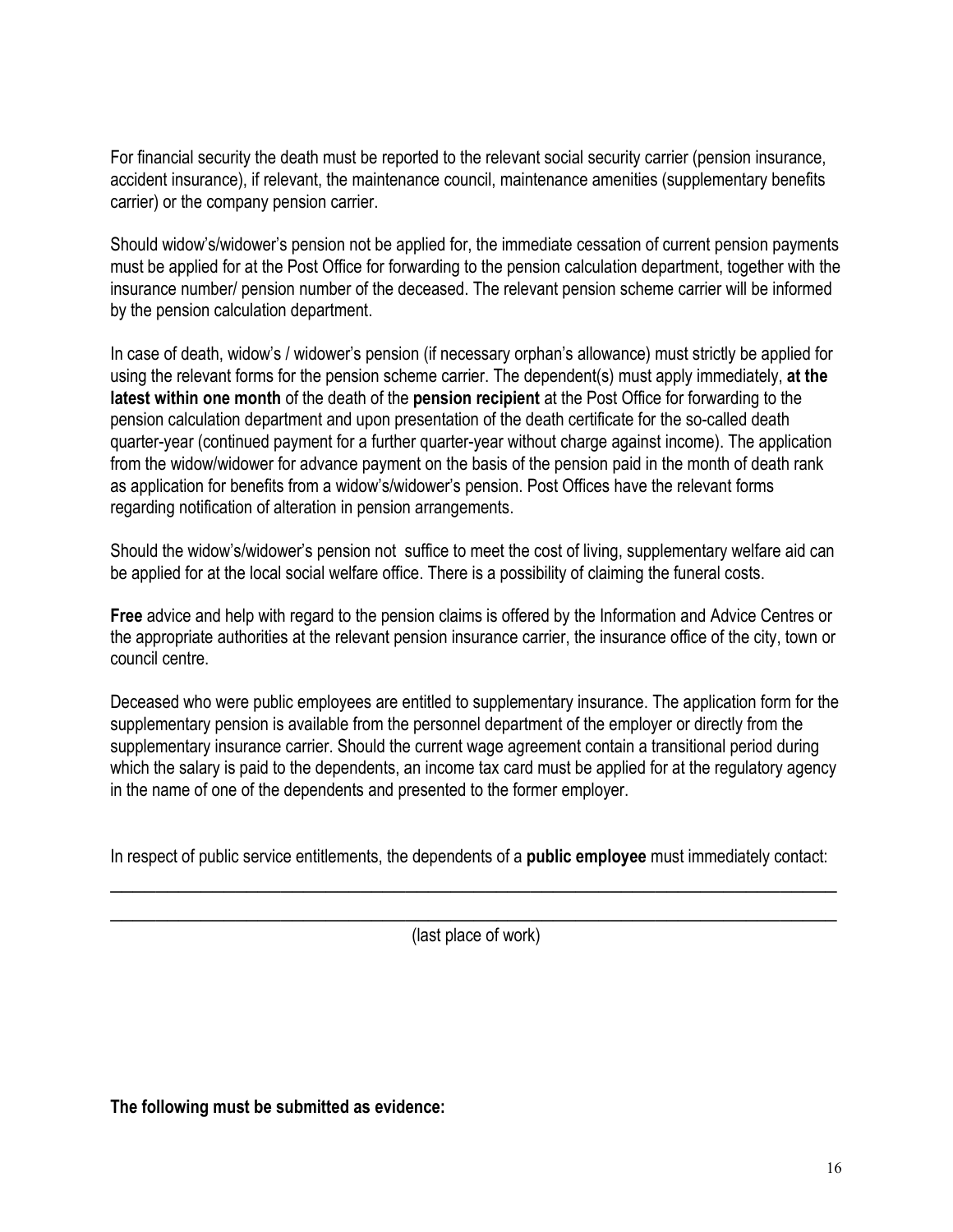Death and marriage certificates, In the case of orphan's allowance application the birth certificate of the children including details of parents or a transcript of the family register, all Insurance certificates from the pension insurance (including available insurance processes or pension notifications).

Should the deceased have received benefits from the pension office, under certain conditions and on application burial costs and/or death benefit will be paid. It is necessary to present the death certificate and, if necessary, the attestation of death.

 $\overline{a_1}$  ,  $\overline{a_2}$  ,  $\overline{a_3}$  ,  $\overline{a_4}$  ,  $\overline{a_5}$  ,  $\overline{a_6}$  ,  $\overline{a_7}$  ,  $\overline{a_8}$  ,  $\overline{a_9}$  ,  $\overline{a_9}$  ,  $\overline{a_9}$  ,  $\overline{a_9}$  ,  $\overline{a_9}$  ,  $\overline{a_9}$  ,  $\overline{a_9}$  ,  $\overline{a_9}$  ,  $\overline{a_9}$  ,  $\overline{a_1}$  ,  $\overline{a_2}$  ,  $\overline{a_3}$  ,  $\overline{a_4}$  ,  $\overline{a_5}$  ,  $\overline{a_6}$  ,  $\overline{a_7}$  ,  $\overline{a_8}$  ,  $\overline{a_9}$  ,  $\overline{a_9}$  ,  $\overline{a_9}$  ,  $\overline{a_9}$  ,  $\overline{a_9}$  ,  $\overline{a_9}$  ,  $\overline{a_9}$  ,  $\overline{a_9}$  ,  $\overline{a_9}$  ,  $\overline{a_1}$  ,  $\overline{a_2}$  ,  $\overline{a_3}$  ,  $\overline{a_4}$  ,  $\overline{a_5}$  ,  $\overline{a_6}$  ,  $\overline{a_7}$  ,  $\overline{a_8}$  ,  $\overline{a_9}$  ,  $\overline{a_9}$  ,  $\overline{a_9}$  ,  $\overline{a_9}$  ,  $\overline{a_9}$  ,  $\overline{a_9}$  ,  $\overline{a_9}$  ,  $\overline{a_9}$  ,  $\overline{a_9}$  , \_\_\_\_\_\_\_\_\_\_\_\_\_\_\_\_\_\_\_\_\_\_\_\_\_\_\_\_\_\_\_\_\_\_\_\_\_\_\_\_\_\_\_\_\_\_\_\_\_\_\_\_\_\_\_\_\_\_\_\_\_\_\_\_

 $\overline{a_1}$  ,  $\overline{a_2}$  ,  $\overline{a_3}$  ,  $\overline{a_4}$  ,  $\overline{a_5}$  ,  $\overline{a_6}$  ,  $\overline{a_7}$  ,  $\overline{a_8}$  ,  $\overline{a_9}$  ,  $\overline{a_9}$  ,  $\overline{a_9}$  ,  $\overline{a_9}$  ,  $\overline{a_9}$  ,  $\overline{a_9}$  ,  $\overline{a_9}$  ,  $\overline{a_9}$  ,  $\overline{a_9}$  ,  $\overline{a_1}$  ,  $\overline{a_2}$  ,  $\overline{a_3}$  ,  $\overline{a_4}$  ,  $\overline{a_5}$  ,  $\overline{a_6}$  ,  $\overline{a_7}$  ,  $\overline{a_8}$  ,  $\overline{a_9}$  ,  $\overline{a_9}$  ,  $\overline{a_9}$  ,  $\overline{a_9}$  ,  $\overline{a_9}$  ,  $\overline{a_9}$  ,  $\overline{a_9}$  ,  $\overline{a_9}$  ,  $\overline{a_9}$  ,

\_\_\_\_\_\_\_\_\_\_\_\_\_\_\_\_\_\_\_\_\_\_\_\_\_\_\_\_\_\_\_\_\_\_\_\_\_\_\_\_\_\_\_\_\_\_\_\_\_\_\_\_\_\_\_\_\_\_\_\_\_\_\_\_ \_\_\_\_\_\_\_\_\_\_\_\_\_\_\_\_\_\_\_\_\_\_\_\_\_\_\_\_\_\_\_\_\_\_\_\_\_\_\_\_\_\_\_\_\_\_\_\_\_\_\_\_\_\_\_\_\_\_\_\_\_\_\_\_

## − Debts

I owe money (e.g. through loans, mortgages) to the following persons, companies, banks etc.:

The following people stood surety for me:

The relevant documents are located **with an all of the set of the set of the set of the set of the set of the set of the set of the set of the set of the set of the set of the set of the set of the set of the set of the se** 

Should there be excessive debts, i.e. should the estate liabilities exceed the assets of the deceased, or even in the event of available estate, the legacy can only be disclaimed **within 6 weeks.** The disclaimer must be made to the relevant local court. It must be presented either in written or in public notarised form. The disclaimer deadline begins at the time when the beneficiary or beneficiaries are informed of the estate. In spite of the legal possibility of disclaiming of legacy, the legacy passes on to the heirs. Should an over-indebtedness first be discovered later, it is recommended to obtain legal advice (as is always recommended in matters of inheritance), particularly due to the possible objection to the sparseness of the estate.

## − Last will and testament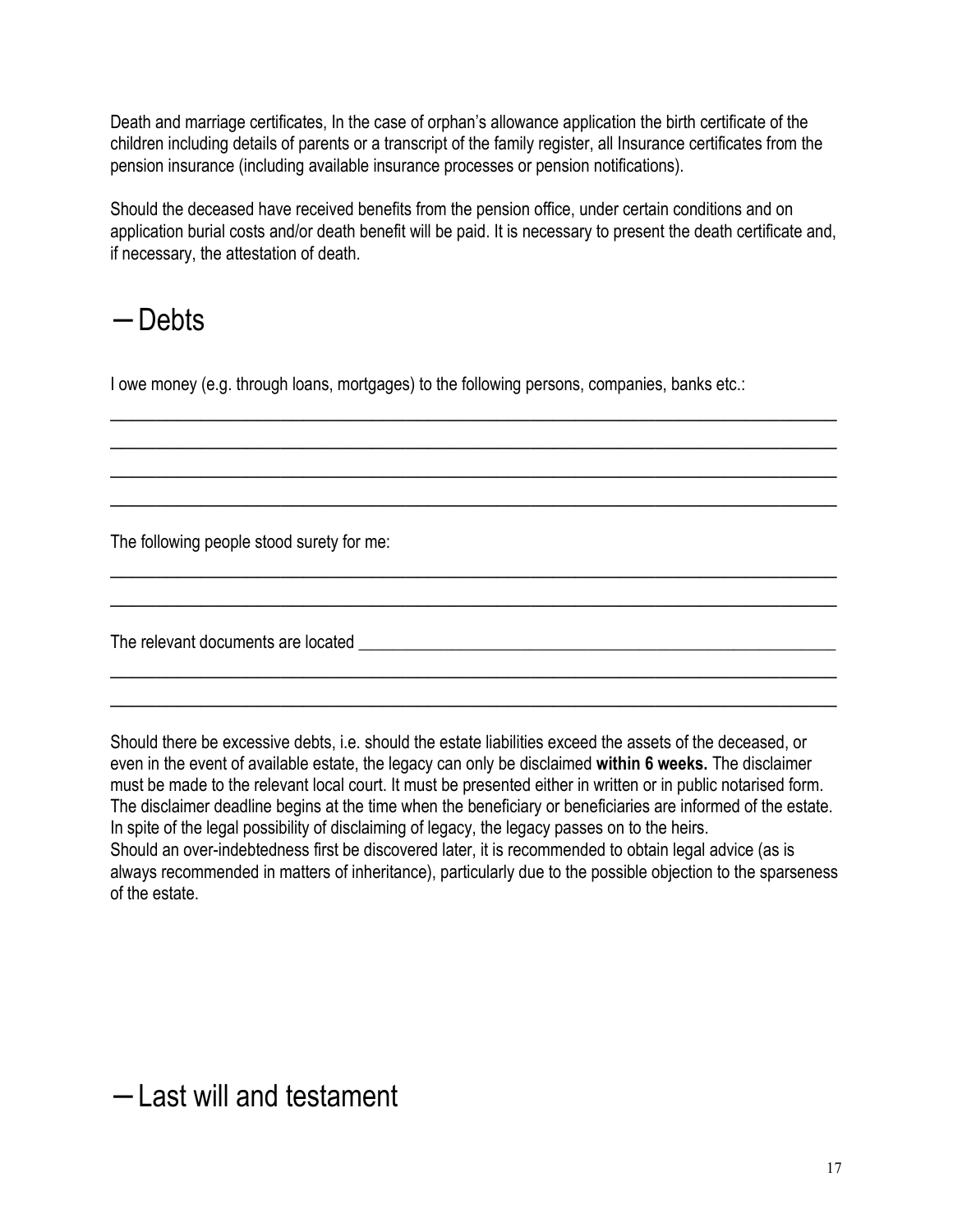A last will and testament exists: yes/no \*. If yes, it is located: \_\_\_\_\_\_\_\_\_\_\_\_\_\_\_\_\_\_\_\_\_\_\_\_\_\_\_\_\_\_\_\_\_\_\_\_\_\_\_\_\_\_\_\_\_\_\_\_\_\_\_\_\_\_\_\_\_\_\_\_\_\_\_\_\_\_\_\_\_\_

I have named in my will as executor:

It is to be ensured that the last will and testament and the death certificate are **immediately** delivered to the district court in

\_\_\_\_\_\_\_\_\_\_\_\_\_\_\_\_\_\_\_\_\_\_\_\_\_\_\_\_\_\_\_\_\_\_\_\_\_\_\_\_\_\_\_\_\_\_\_\_\_\_\_\_\_\_\_\_\_\_\_\_\_\_\_\_

 $\overline{a_1}$  ,  $\overline{a_2}$  ,  $\overline{a_3}$  ,  $\overline{a_4}$  ,  $\overline{a_5}$  ,  $\overline{a_6}$  ,  $\overline{a_7}$  ,  $\overline{a_8}$  ,  $\overline{a_9}$  ,  $\overline{a_9}$  ,  $\overline{a_9}$  ,  $\overline{a_9}$  ,  $\overline{a_9}$  ,  $\overline{a_9}$  ,  $\overline{a_9}$  ,  $\overline{a_9}$  ,  $\overline{a_9}$  ,  $\overline{a_1}$  ,  $\overline{a_2}$  ,  $\overline{a_3}$  ,  $\overline{a_4}$  ,  $\overline{a_5}$  ,  $\overline{a_6}$  ,  $\overline{a_7}$  ,  $\overline{a_8}$  ,  $\overline{a_9}$  ,  $\overline{a_9}$  ,  $\overline{a_9}$  ,  $\overline{a_9}$  ,  $\overline{a_9}$  ,  $\overline{a_9}$  ,  $\overline{a_9}$  ,  $\overline{a_9}$  ,  $\overline{a_9}$  ,  $\overline{a_1}$  ,  $\overline{a_2}$  ,  $\overline{a_3}$  ,  $\overline{a_4}$  ,  $\overline{a_5}$  ,  $\overline{a_6}$  ,  $\overline{a_7}$  ,  $\overline{a_8}$  ,  $\overline{a_9}$  ,  $\overline{a_9}$  ,  $\overline{a_9}$  ,  $\overline{a_9}$  ,  $\overline{a_9}$  ,  $\overline{a_9}$  ,  $\overline{a_9}$  ,  $\overline{a_9}$  ,  $\overline{a_9}$  ,  $\overline{a_1}$  ,  $\overline{a_2}$  ,  $\overline{a_3}$  ,  $\overline{a_4}$  ,  $\overline{a_5}$  ,  $\overline{a_6}$  ,  $\overline{a_7}$  ,  $\overline{a_8}$  ,  $\overline{a_9}$  ,  $\overline{a_9}$  ,  $\overline{a_9}$  ,  $\overline{a_9}$  ,  $\overline{a_9}$  ,  $\overline{a_9}$  ,  $\overline{a_9}$  ,  $\overline{a_9}$  ,  $\overline{a_9}$  ,

 $\overline{a_1}$  ,  $\overline{a_2}$  ,  $\overline{a_3}$  ,  $\overline{a_4}$  ,  $\overline{a_5}$  ,  $\overline{a_6}$  ,  $\overline{a_7}$  ,  $\overline{a_8}$  ,  $\overline{a_9}$  ,  $\overline{a_9}$  ,  $\overline{a_9}$  ,  $\overline{a_9}$  ,  $\overline{a_9}$  ,  $\overline{a_9}$  ,  $\overline{a_9}$  ,  $\overline{a_9}$  ,  $\overline{a_9}$  ,  $\overline{a_1}$  ,  $\overline{a_2}$  ,  $\overline{a_3}$  ,  $\overline{a_4}$  ,  $\overline{a_5}$  ,  $\overline{a_6}$  ,  $\overline{a_7}$  ,  $\overline{a_8}$  ,  $\overline{a_9}$  ,  $\overline{a_9}$  ,  $\overline{a_9}$  ,  $\overline{a_9}$  ,  $\overline{a_9}$  ,  $\overline{a_9}$  ,  $\overline{a_9}$  ,  $\overline{a_9}$  ,  $\overline{a_9}$  ,  $\overline{a_1}$  ,  $\overline{a_2}$  ,  $\overline{a_3}$  ,  $\overline{a_4}$  ,  $\overline{a_5}$  ,  $\overline{a_6}$  ,  $\overline{a_7}$  ,  $\overline{a_8}$  ,  $\overline{a_9}$  ,  $\overline{a_9}$  ,  $\overline{a_9}$  ,  $\overline{a_9}$  ,  $\overline{a_9}$  ,  $\overline{a_9}$  ,  $\overline{a_9}$  ,  $\overline{a_9}$  ,  $\overline{a_9}$  ,

 $\overline{a_1}$  ,  $\overline{a_2}$  ,  $\overline{a_3}$  ,  $\overline{a_4}$  ,  $\overline{a_5}$  ,  $\overline{a_6}$  ,  $\overline{a_7}$  ,  $\overline{a_8}$  ,  $\overline{a_9}$  ,  $\overline{a_9}$  ,  $\overline{a_9}$  ,  $\overline{a_9}$  ,  $\overline{a_9}$  ,  $\overline{a_9}$  ,  $\overline{a_9}$  ,  $\overline{a_9}$  ,  $\overline{a_9}$  ,

 $\overline{a_1}$  ,  $\overline{a_2}$  ,  $\overline{a_3}$  ,  $\overline{a_4}$  ,  $\overline{a_5}$  ,  $\overline{a_6}$  ,  $\overline{a_7}$  ,  $\overline{a_8}$  ,  $\overline{a_9}$  ,  $\overline{a_9}$  ,  $\overline{a_9}$  ,  $\overline{a_9}$  ,  $\overline{a_9}$  ,  $\overline{a_9}$  ,  $\overline{a_9}$  ,  $\overline{a_9}$  ,  $\overline{a_9}$  ,  $\overline{a_1}$  ,  $\overline{a_2}$  ,  $\overline{a_3}$  ,  $\overline{a_4}$  ,  $\overline{a_5}$  ,  $\overline{a_6}$  ,  $\overline{a_7}$  ,  $\overline{a_8}$  ,  $\overline{a_9}$  ,  $\overline{a_9}$  ,  $\overline{a_9}$  ,  $\overline{a_9}$  ,  $\overline{a_9}$  ,  $\overline{a_9}$  ,  $\overline{a_9}$  ,  $\overline{a_9}$  ,  $\overline{a_9}$  ,

For disclosure. Sample of a common will: see appendix.

#### − Organizations, associations and parties

The following memberships exist and must be terminated in written form immediately:

My association/organization pays, on application, a one-off grant in case of death:

Yes/no \*.

If yes, a death certificate is to be enclosed with the application.

The documents regarding this are located: \_\_\_\_\_\_\_\_\_\_\_\_\_\_\_\_\_\_\_\_\_\_\_\_\_\_\_\_\_\_\_\_\_\_\_\_\_\_\_\_\_\_\_\_\_\_\_\_\_\_\_

-- insurances and contracts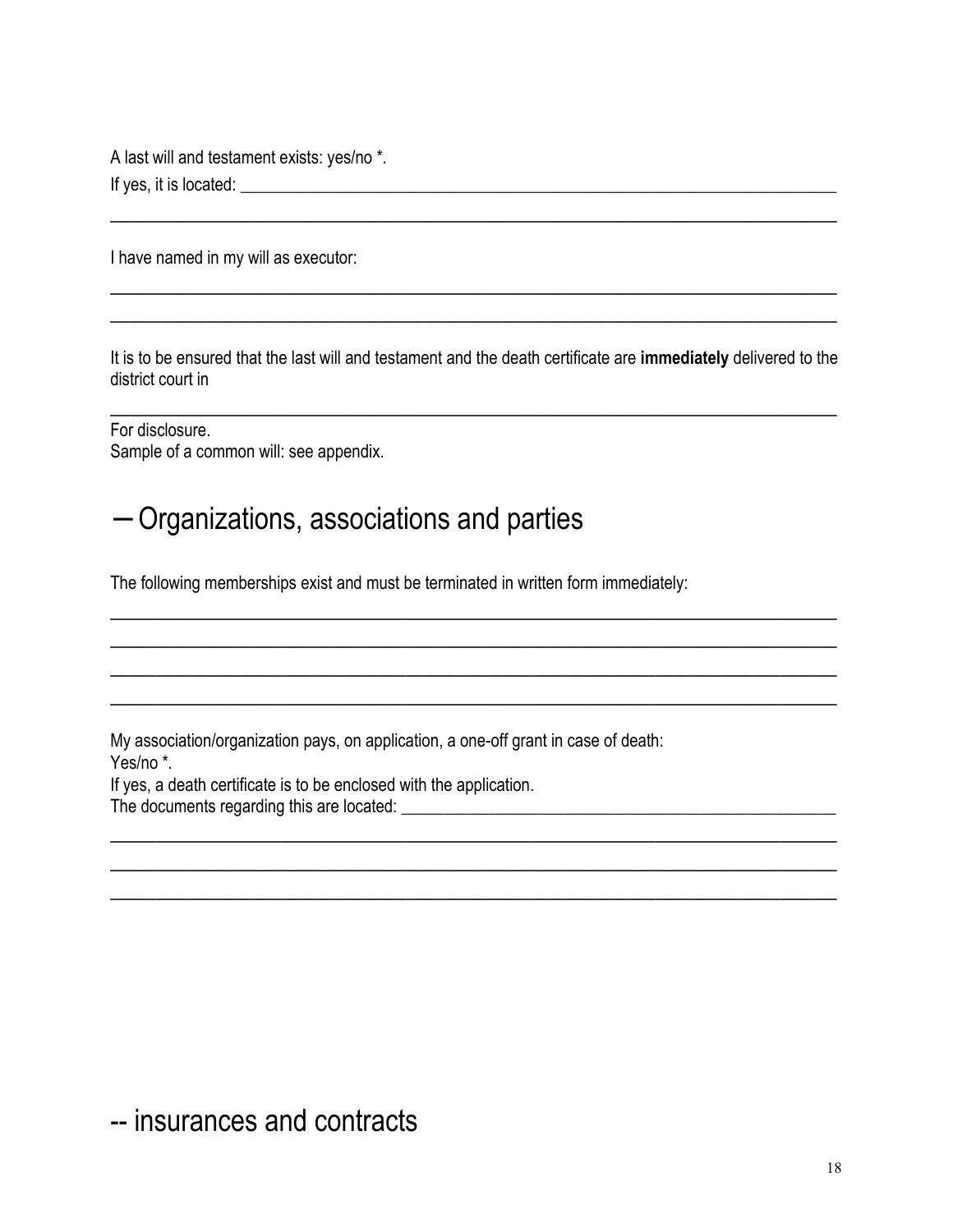The following contracts are to be transcribed or terminated in written form by the dependents giving reference to the insurance policy, contract or customer number and enclosing the death certificate:

\_\_\_\_\_\_\_\_\_\_\_\_\_\_\_\_\_\_\_\_\_\_\_\_\_\_\_\_\_\_\_\_\_\_\_\_\_\_\_\_\_\_\_\_\_\_\_\_\_\_\_\_\_\_\_\_\_\_\_\_\_\_\_  $\overline{\phantom{a}}$  , and the contribution of the contribution of the contribution of the contribution of the contribution of the contribution of the contribution of the contribution of the contribution of the contribution of the

\_\_\_\_\_\_\_\_\_\_\_\_\_\_\_\_\_\_\_\_\_\_\_\_\_\_\_\_\_\_\_\_\_\_\_\_\_\_\_\_\_\_\_\_\_\_\_\_\_\_\_\_\_\_\_\_\_\_\_\_\_\_\_

\_\_\_\_\_\_\_\_\_\_\_\_\_\_\_\_\_\_\_\_\_\_\_\_\_\_\_\_\_\_\_\_\_\_\_\_\_\_\_\_\_\_\_\_\_\_\_\_\_\_\_\_\_\_\_\_\_\_\_\_\_\_\_

\_\_\_\_\_\_\_\_\_\_\_\_\_\_\_\_\_\_\_\_\_\_\_\_\_\_\_\_\_\_\_\_\_\_\_\_\_\_\_\_\_\_\_\_\_\_\_\_\_\_\_\_\_\_\_\_\_\_\_\_\_\_\_

 $\overline{\phantom{a}}$  , and the contribution of the contribution of the contribution of the contribution of the contribution of the contribution of the contribution of the contribution of the contribution of the contribution of the

\_\_\_\_\_\_\_\_\_\_\_\_\_\_\_\_\_\_\_\_\_\_\_\_\_\_\_\_\_\_\_\_\_\_\_\_\_\_\_\_\_\_\_\_\_\_\_\_\_\_\_\_\_\_\_\_\_\_\_\_\_\_\_

 $\overline{\phantom{a}}$  , and the contribution of the contribution of the contribution of the contribution of the contribution of the contribution of the contribution of the contribution of the contribution of the contribution of the

 $\overline{\phantom{a}}$  , and the contribution of the contribution of the contribution of the contribution of the contribution of the contribution of the contribution of the contribution of the contribution of the contribution of the

 $\overline{\phantom{a}}$  , and the contribution of the contribution of the contribution of the contribution of the contribution of the contribution of the contribution of the contribution of the contribution of the contribution of the

 $\overline{\phantom{a}}$  , and the contribution of the contribution of the contribution of the contribution of the contribution of the contribution of the contribution of the contribution of the contribution of the contribution of the

− Subscriptions (e.g. for newspapers, magazines, books, theatre, opera):

− Automobile association:

− The telephone connection (in case of closure of fixed line telephone network connection):

− Mobile telephone contract:

− Fire insurance:

− Building insurance:

− Third-party liability insurance:

− :

− Household effects (including glass) insurance:

− Motor vehicle third-party liability insurance:

19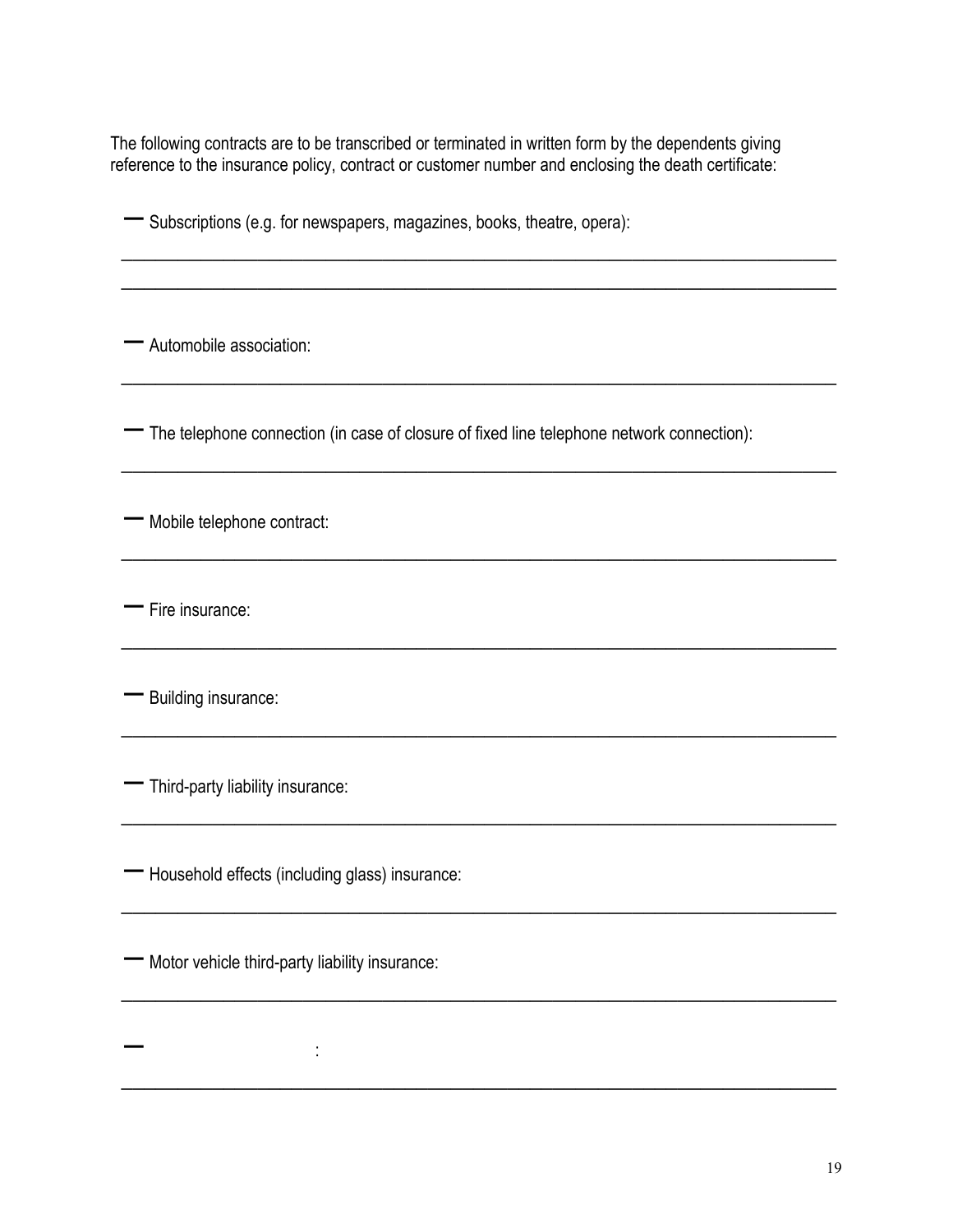− Legal protection insurance:

− :

− Licence offices (GEZ, broadcast and television licence fees:)

− Utility providers (gas, water, electricity):

For the following contracts the heirs must apply for payment, enclosing the death certificate and the certificate of inheritance:

 $\overline{\phantom{a}}$  ,  $\overline{\phantom{a}}$  ,  $\overline{\phantom{a}}$  ,  $\overline{\phantom{a}}$  ,  $\overline{\phantom{a}}$  ,  $\overline{\phantom{a}}$  ,  $\overline{\phantom{a}}$  ,  $\overline{\phantom{a}}$  ,  $\overline{\phantom{a}}$  ,  $\overline{\phantom{a}}$  ,  $\overline{\phantom{a}}$  ,  $\overline{\phantom{a}}$  ,  $\overline{\phantom{a}}$  ,  $\overline{\phantom{a}}$  ,  $\overline{\phantom{a}}$  ,  $\overline{\phantom{a}}$ 

\_\_\_\_\_\_\_\_\_\_\_\_\_\_\_\_\_\_\_\_\_\_\_\_\_\_\_\_\_\_\_\_\_\_\_\_\_\_\_\_\_\_\_\_\_\_\_\_\_\_\_\_\_\_\_\_\_\_\_\_\_\_\_

 $\overline{\phantom{a}}$  , and the contribution of the contribution of the contribution of the contribution of the contribution of the contribution of the contribution of the contribution of the contribution of the contribution of the

 $\overline{\phantom{a}}$  , and the contribution of the contribution of the contribution of the contribution of the contribution of the contribution of the contribution of the contribution of the contribution of the contribution of the

\_\_\_\_\_\_\_\_\_\_\_\_\_\_\_\_\_\_\_\_\_\_\_\_\_\_\_\_\_\_\_\_\_\_\_\_\_\_\_\_\_\_\_\_\_\_\_\_\_\_\_\_\_\_\_\_\_\_\_\_\_\_\_  $\overline{\phantom{a}}$  , and the contribution of the contribution of the contribution of the contribution of the contribution of the contribution of the contribution of the contribution of the contribution of the contribution of the  $\overline{\phantom{a}}$  , and the contribution of the contribution of the contribution of the contribution of the contribution of the contribution of the contribution of the contribution of the contribution of the contribution of the

 $\ldots$  . The contribution of the contribution of the contribution of the contribution of the contribution of the contribution of the contribution of the contribution of the contribution of the contribution of the contribut

- − Life-/ death benefit insurances
- − Private casualty insurances
- − Other insurances

All insurance and contract documents are located: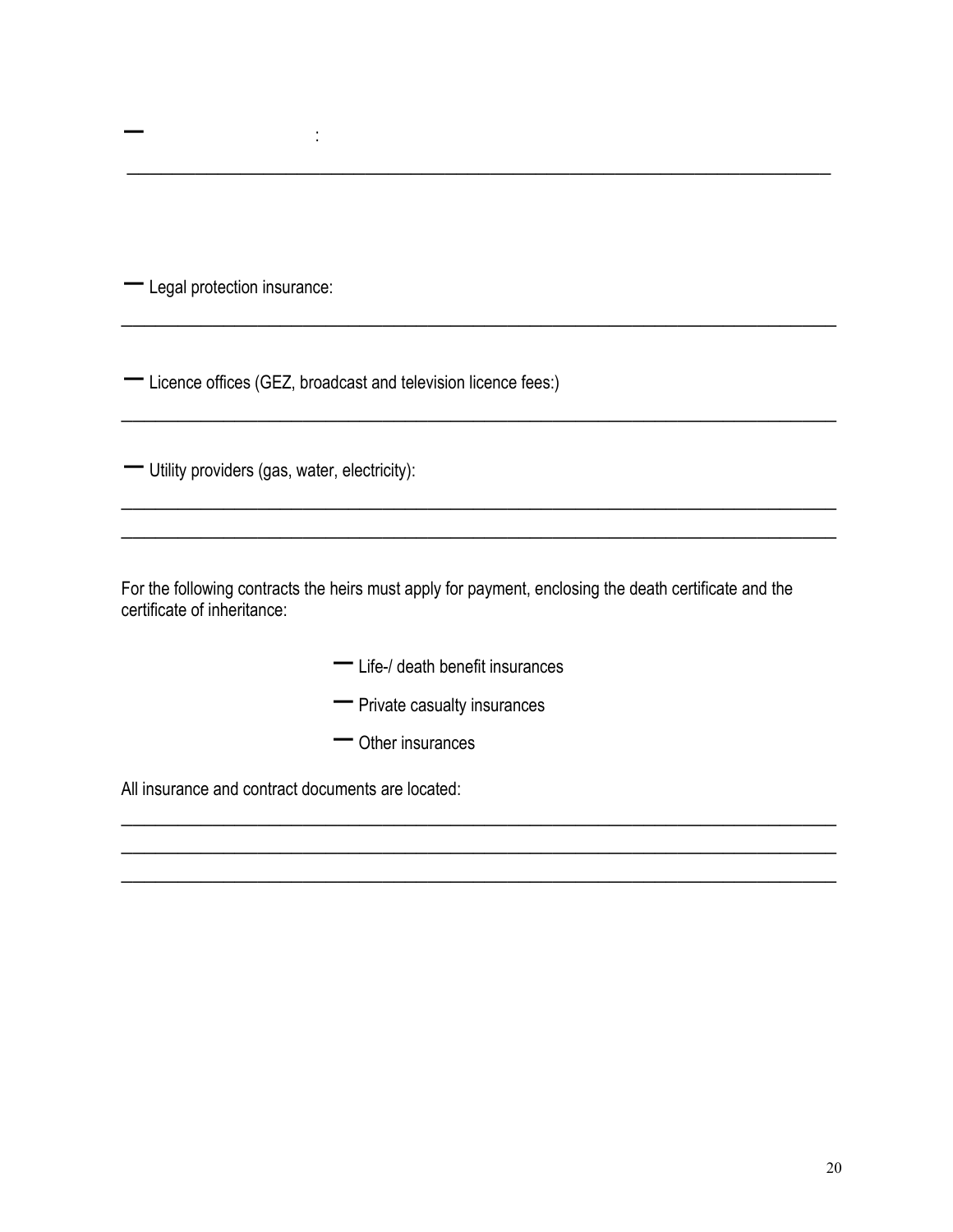## Further tips for the surviving relatives

e.g. concerning part-time work, special commitments and obligations (e.g. sureties, guardianships and trusteeships) provisions from maintenance office (death or burial provisions), payments from foreign pension funds, contracts for the benefit of third-parties, current lawsuits of the deceased:

#### **Personal notes:**

(e.g.: I am an organ donor etc.)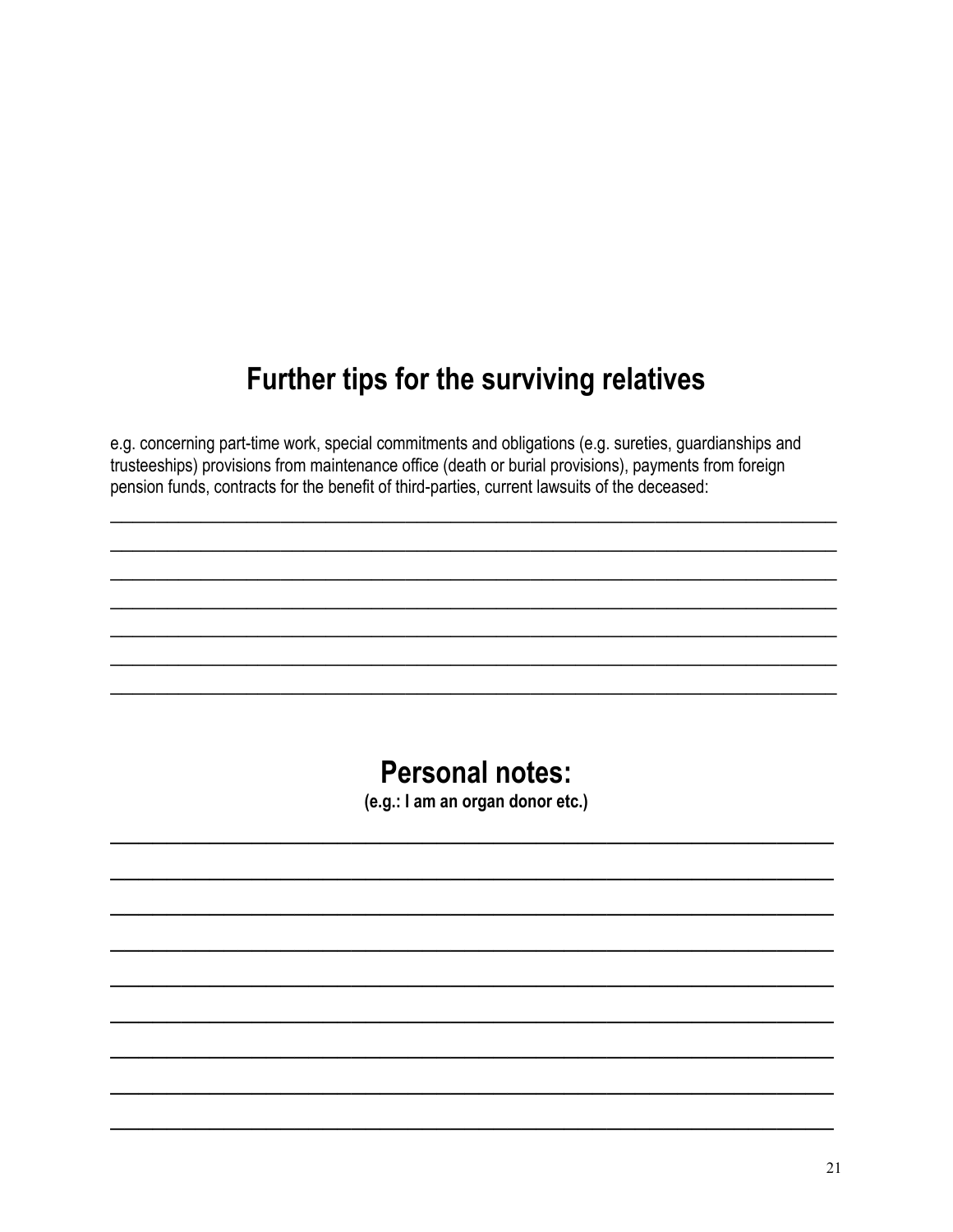#### Appendix

#### **Sample of a common last will and testament**

 $\mathcal{L}_\text{max}$  and  $\mathcal{L}_\text{max}$  and  $\mathcal{L}_\text{max}$  and  $\mathcal{L}_\text{max}$  and  $\mathcal{L}_\text{max}$  and  $\mathcal{L}_\text{max}$ 

 $\mathcal{L}_\text{max}$  , and the contract of the contract of the contract of the contract of the contract of the contract of the contract of the contract of the contract of the contract of the contract of the contract of the contr

 $\mathcal{L}_\text{max}$  , and the contract of the contract of the contract of the contract of the contract of the contract of the contract of the contract of the contract of the contract of the contract of the contract of the contr

- − This is only legally valid if it is written by hand **personally** and signed with Christian and surname as well as maiden name
- − or if it is deposited in written form with <sup>a</sup> notary.

Last will and testament: We, the married couple Erwin Muster, born on\_\_\_\_\_\_\_\_\_\_\_\_\_\_\_\_\_\_\_\_\_\_\_\_\_\_\_\_\_\_\_\_\_\_\_\_\_\_\_\_\_\_\_

 $\mathsf{in}$   $\_\_\_\_\_\_\_\_\_\_$ 

and resident in \_\_\_\_\_\_\_\_\_\_\_\_\_\_\_\_\_\_\_\_\_\_\_\_\_\_\_\_\_\_\_\_\_\_\_\_\_\_\_\_\_\_\_\_\_\_\_\_\_\_\_\_\_\_\_\_\_\_\_\_\_\_\_\_\_\_\_\_

determine our last will and testament as follows:

We hereby appoint each other mutually to be sole heir of our estate. The surviving spouse is authorized to dispose of the estate freely and unrestrictedly. On the death of the surviving spouse the mutual estate devolves upon the following people / institutions in equal / in the following parts: The custody of our children falls to:

 $\overline{\phantom{a}}$  , and the contribution of the contribution of the contribution of the contribution of the contribution of the contribution of the contribution of the contribution of the contribution of the contribution of the  $\overline{\phantom{a}}$  , and the contribution of the contribution of the contribution of the contribution of the contribution of the contribution of the contribution of the contribution of the contribution of the contribution of the  $\overline{\phantom{a}}$  , and the contribution of the contribution of the contribution of the contribution of the contribution of the contribution of the contribution of the contribution of the contribution of the contribution of the

(This common will and testament is invalidated in the case of our divorce.)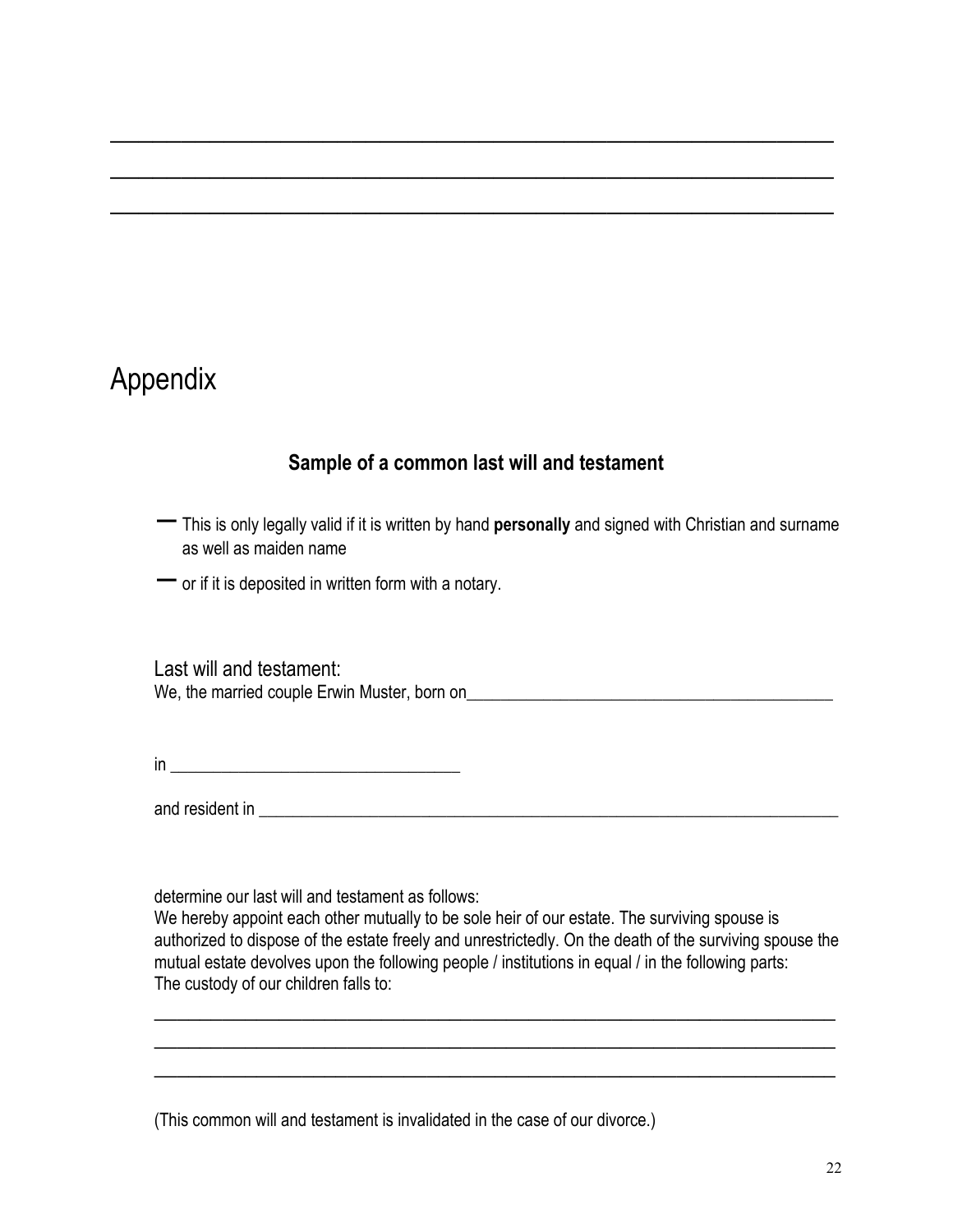On my death I, Erwin Muster, decree that I receive an earth (fire or sea) burial. (My gravesite should remain anonymous,) (My urn is to be placed in a communal grave).

On my death I, Karin Muster, decree that I receive an earth (fire or sea) burial. (My gravesite should remain anonymous,) (My urn is to be placed in a communal grave).

| the                                                        |                                                                                |  |
|------------------------------------------------------------|--------------------------------------------------------------------------------|--|
| (Place)                                                    | (Date)                                                                         |  |
| Signature of the husband (with surname and Christian name) |                                                                                |  |
| the                                                        |                                                                                |  |
| (Place)                                                    | (Date)                                                                         |  |
|                                                            | Signature of the wife (with surname and Christian name as well as maiden name) |  |

Signature of the wife (with surname and Christian name as well as maiden name)

**General information:** Statements made in brackets contain alternative options**.** The date in the last will and testament is important since the **latest** last will and testament is the only valid one. A change to this last common will and testament can be made in principle when both marriage partners together and in mutual consent give a consistent declaration of intention. This change in the last will and testament must however be written by hand and signed by the husband and wife with Christian and surname as well as maiden name, or else in written form by both marriage partners at a notary. Here again it is recommended that legal advice is obtained.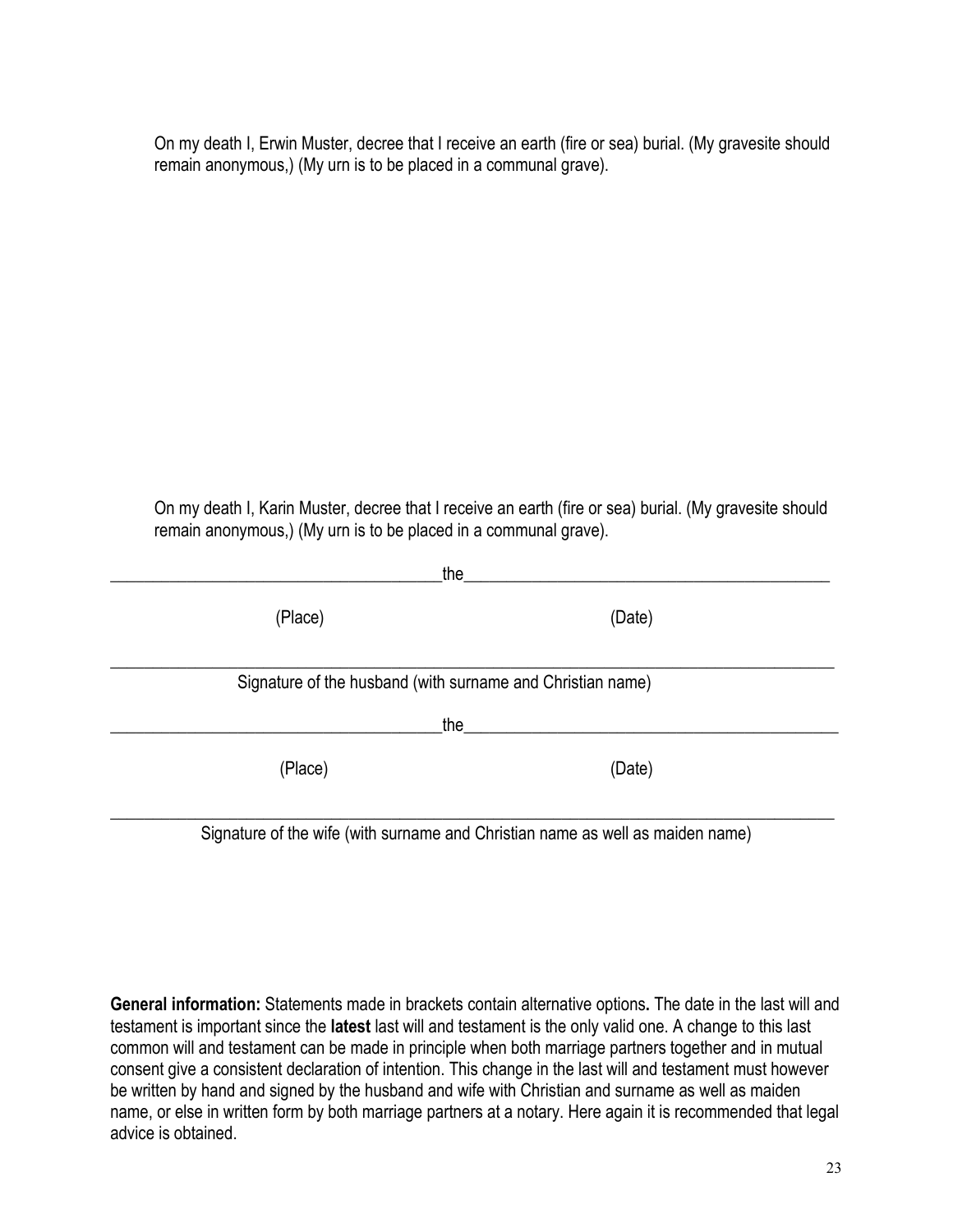List of additional important notes: